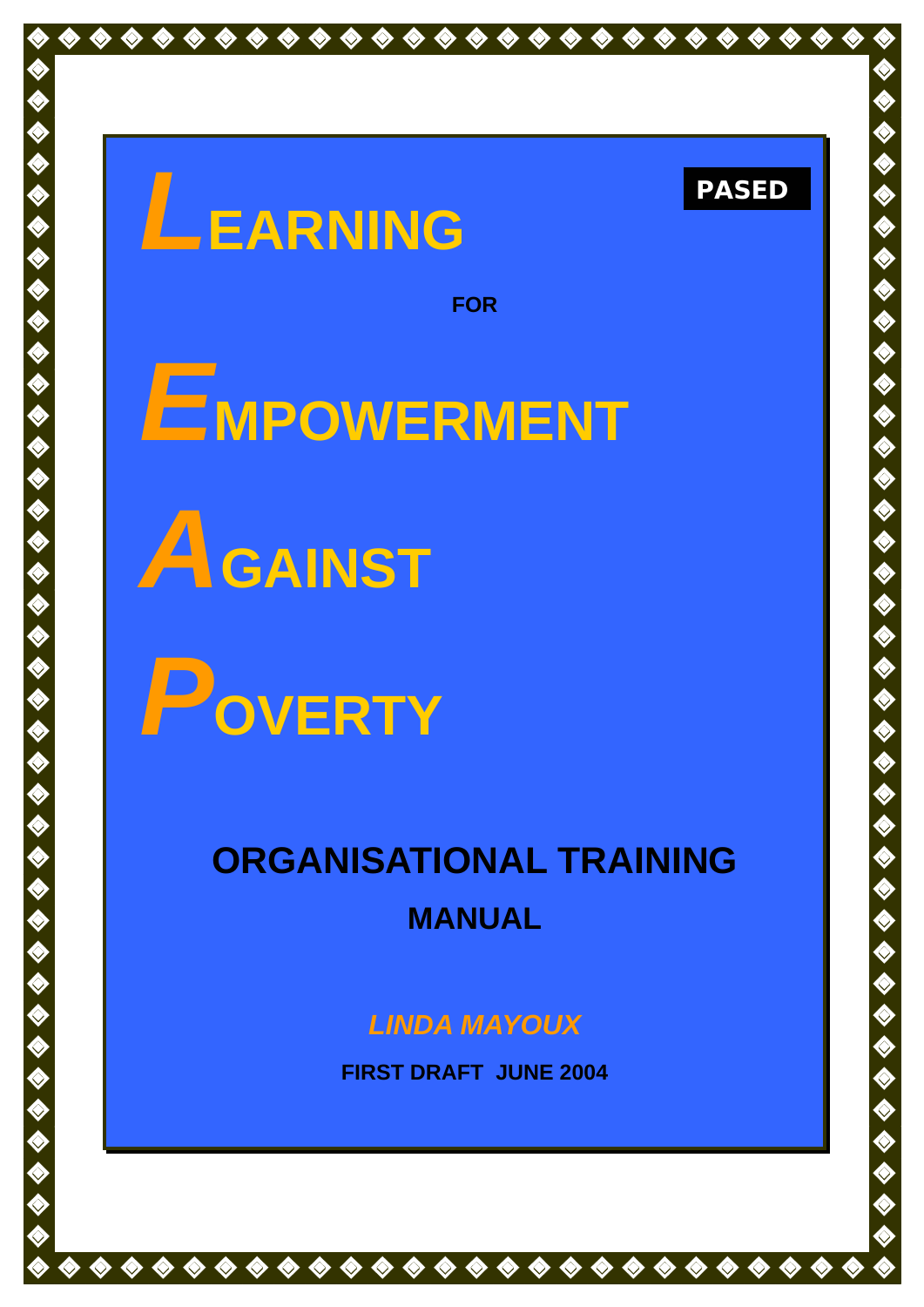#### *CONTENTS*

# **CONTENTS**

#### **PART ONE TRAINING OVERVIEW 4**

#### **INTRODUCTION: GOALS OF THE TRAINING 5**

#### **PART TWO: MODULE GUIDELINES 13**

#### **MODULE 1: ORGANIZATIONAL ROAD JOURNEY 14**

#### **MODULE 2 POVERTY AND SOCIAL INCLUSION DIAMOND 19**

#### **MODULE 3: GROUP PARTICIPATION DIAMOND 24**

### **MODULE 4: PROBLEM/SOLUTION TREES 27**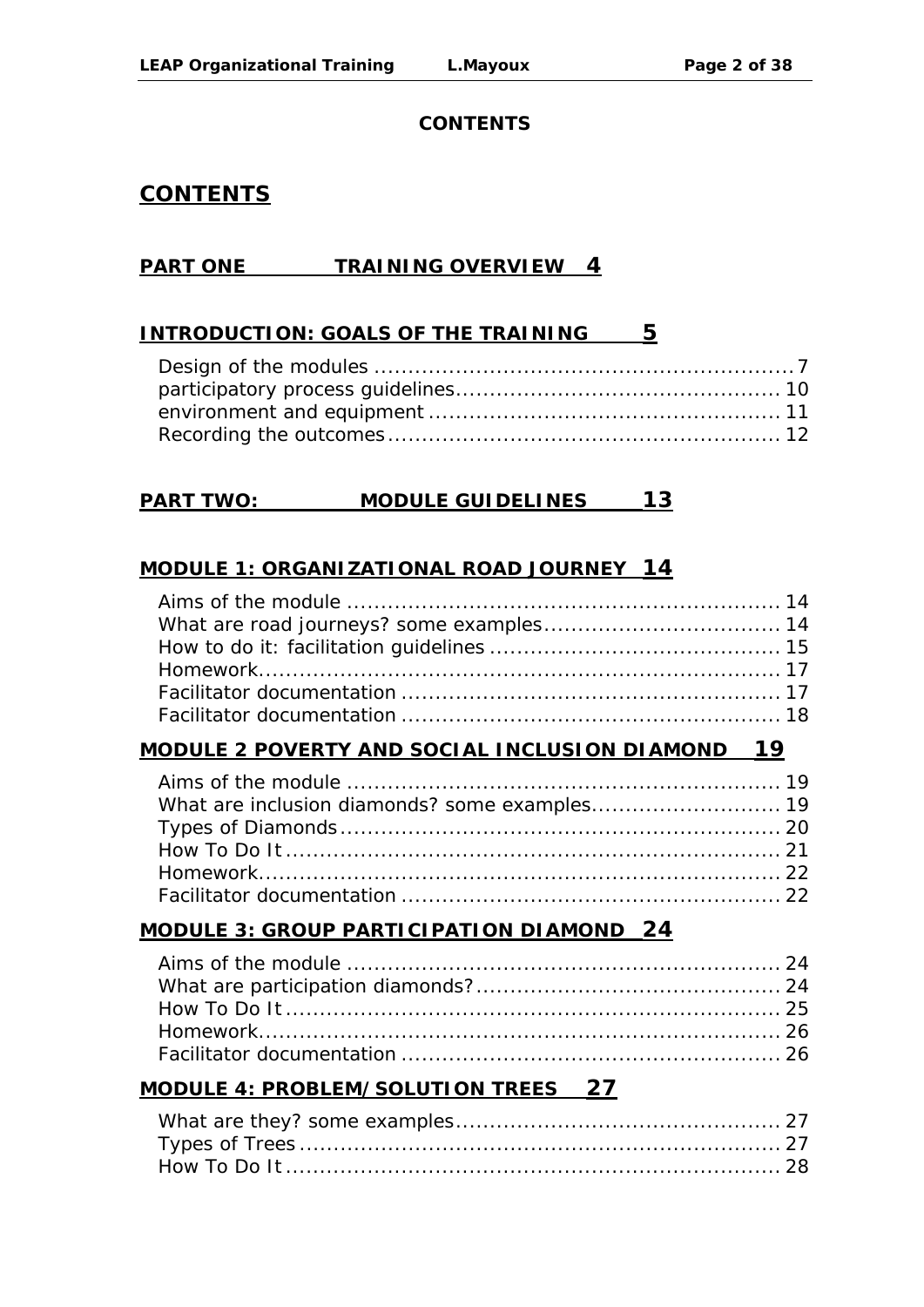#### **MODULE 5: INSTITUTIONAL CIRCLE DIAGRAMS 30**

| $1001$ UE (CTDATECIO DOAD IOUDNEY 22 |  |
|--------------------------------------|--|

#### **MODULE 6: STRATEGIC ROAD JOURNEY 33**

|--|--|

# **PART 3 PROGRAM LEVEL REPORTING 35**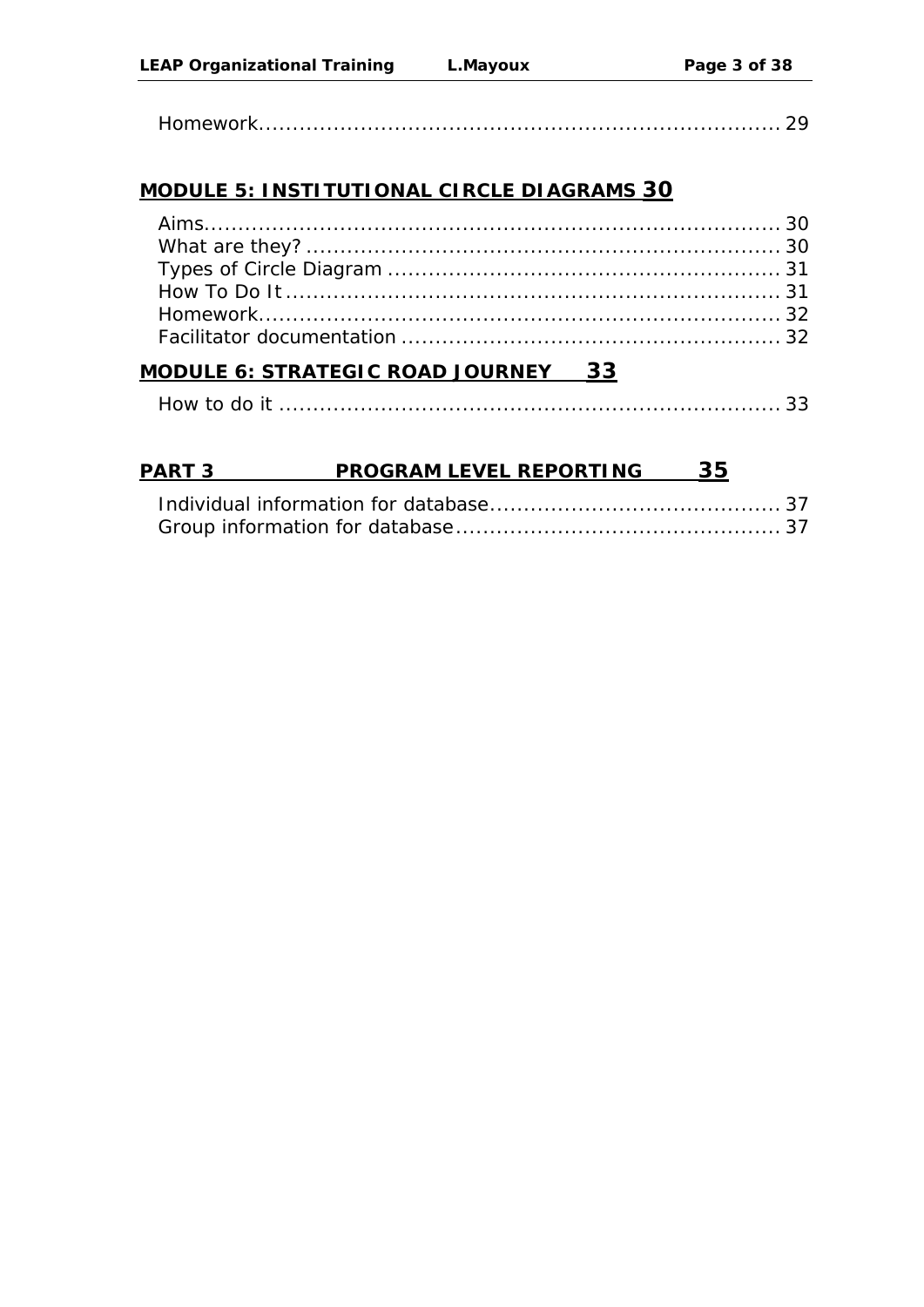# **PART ONE**

# **TRAINING OVERVIEW**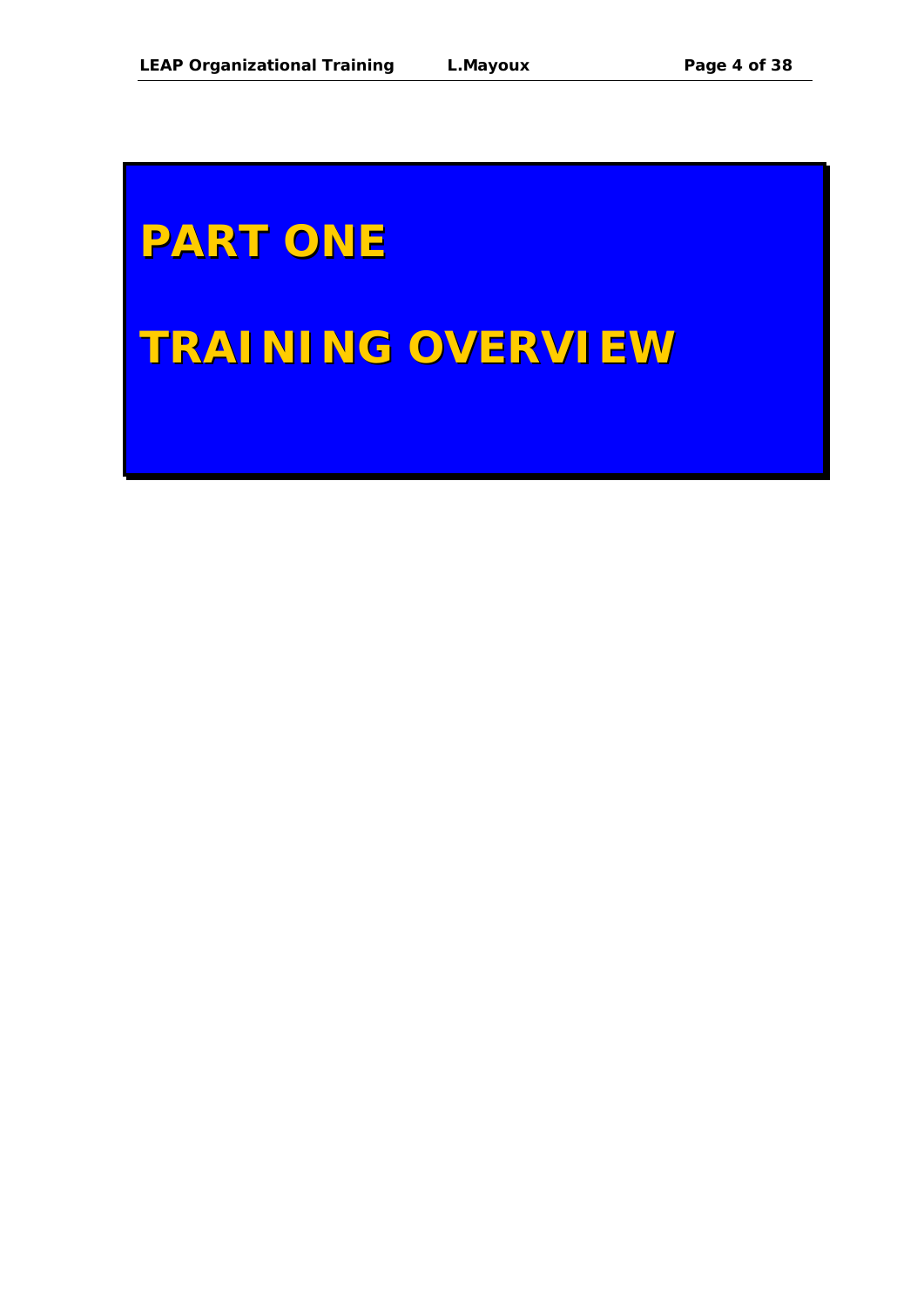# **INTRODUCTION: GOALS OF THE TRAINING**

LEAP's strategy for poverty reduction and women's empowerment through enterprise development is based on development of strong, community-managed women's organisations federated from local to regional level. This means building on women's existing strategies and networks and supporting them to become effective organisations to bring about those changes which women themselves prioritise.

The organizations must also be based on a number of core principles which underlie the LEAP program:

- *gender equity*
- *economic and social inclusion of the extremely poor and disadvantaged*
- *participation and collective action*
- *networking and constructive engagement with outside institutions to bring about broader change*

The training has a number of interlinked and mutually reinforcing goals for the groups, individual members and the LEAP programme as outlined in the Box below. The training will be conducted as each group is formed. The modules take groups from discussions about:

- *why they have come together as a group*
- *what they hope to achieve*

through

- *examining issues of economic and social inclusion and how to increase it*
- *participation and leadership and setting group norms*
- *widening networks and influence for effective collective action*

to

 *a concrete 'Road Journey' or pictorial representation of a strategic plan against which progress can be tracked over time.* 

The process itself is designed to ensure that women have participatory skills, strengthen group cohesion and develop the group identity. Gender issues are integrated throughout, as are issues of economic and social inclusion and tolerance and developing a sense of group self-reliance and networks between groups.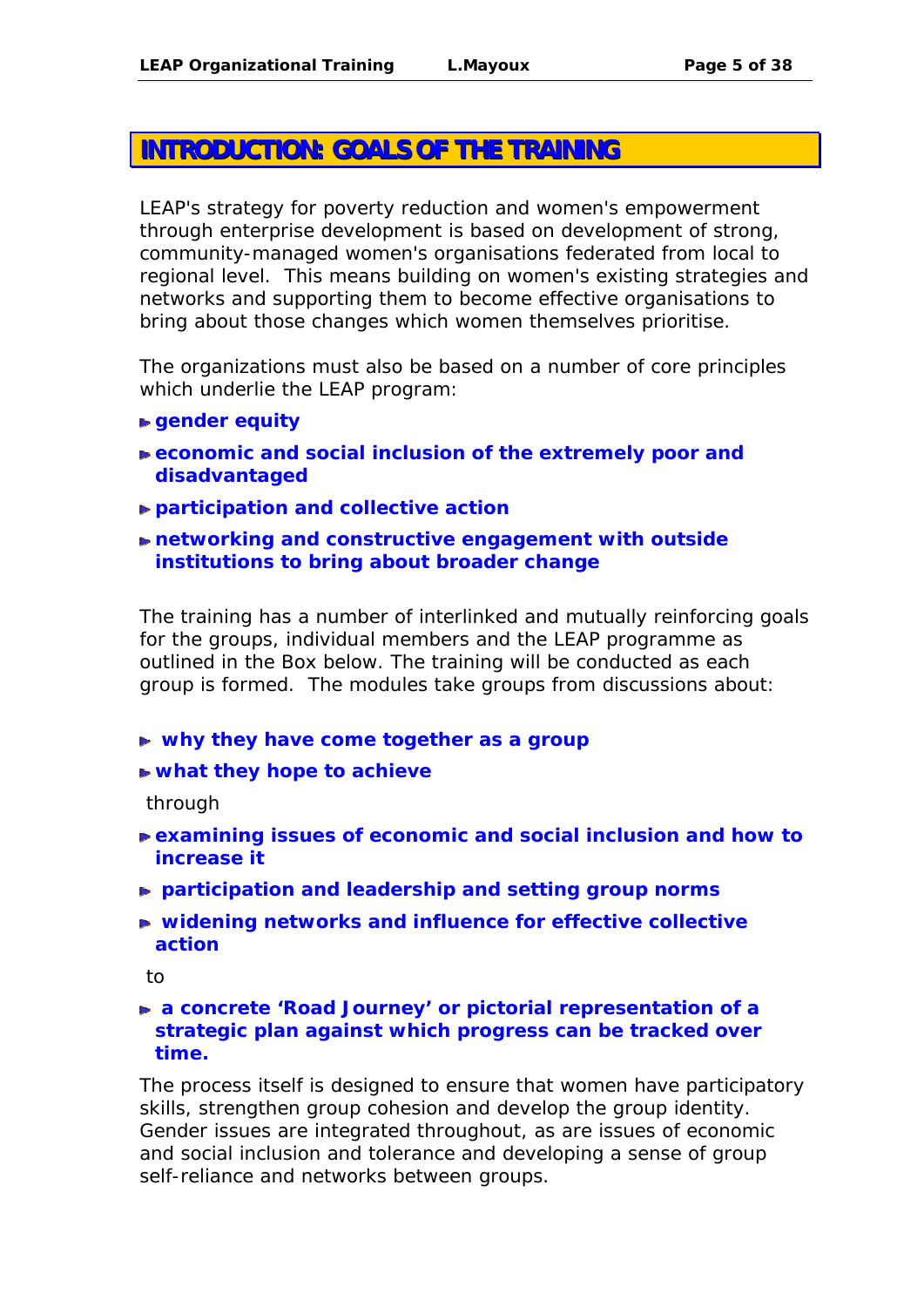# *GOALS OF THE TRAINING*

# *FOR THE GROUPS*

- *To decide group aims and objectives and how these might be achieved, including empowerment and inclusion and objectives.*
- *To teach group organisation and participatory skills and establish group norms which will then be carried on by the groups following the training.*
- *To teach key Participatory Action Learning System (PALS) diagramming and analysis skills which can be used by individuals and by the group following the training.*
- *To establish concrete targets and means of tracking achievements and challenges.*

# *FOR INDIVIDUAL GROUP MEMBERS*

- *To develop participation skills to increase ability to communicate in a group, listen to others and negotiate.*
- *To ensure equal participation in group decisions.*
- *To identify ways in which individual needs may be met through collective activity.*
- *To develop PALS diagramming and analysis skills which can be used for individual learning and planning.*

# *FOR THE LEAP PROGRAMME*

- *To teach PALS diagramming and analysis skills which can then be used in other trainings and for groups to monitor their own progress.*
- *To establish common criteria and indicators between the different Centres and the programme for monitoring and assessing programme effectiveness.*
- *To establish baseline information for the group monitoring system.*

A key feature of the training is the introduction of Participatory Action Learning System (PALS) diagram tools. These enable women with no or low levels of literacy to fully participate in group decisions and also to keep individual records useful to them. The PALS process, integrated into training, planning and monitoring and impact assessment, aims to empower women and groups to do their own analysis and research on issues of importance to them.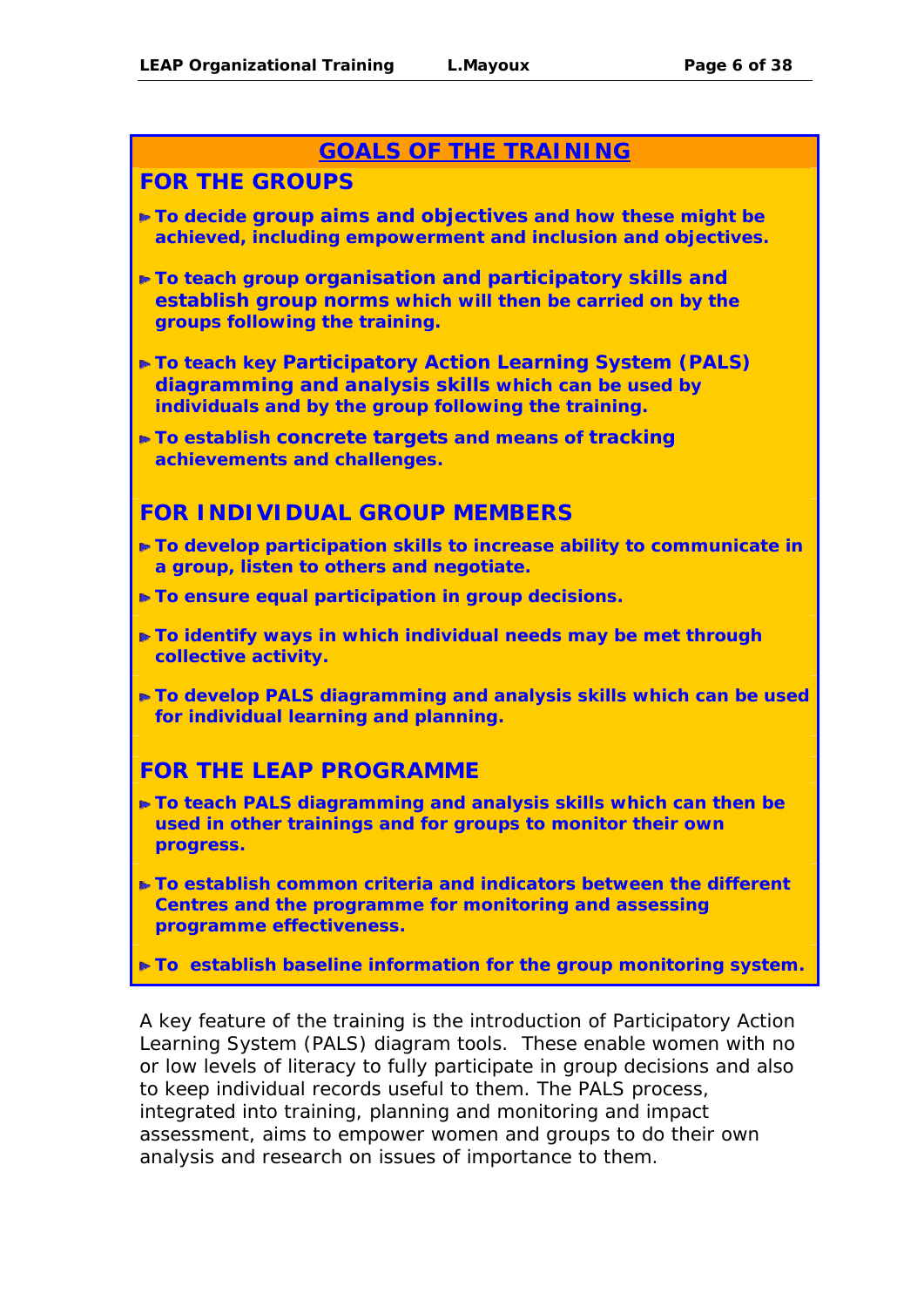The training will be further reinforced and feed into the series of annual fairs which will enable women to exchange plans, ideas and experiences with groups in different parts of Port Sudan. This will then enable the group level planning to become part of a much larger organisation capable of really supporting women to attain at least some of the visions they identify.

This organisational training is the first of a series of PALS-based trainings planned under the LEAP programme. Other PALS-based trainings currently planned over the first two years include:

- *Financial analysis and economic planning* training to enable women, and program staff, to analyse their livelihood activities, identify ways of increasing incomes and plan credit use and access to skills training. This will incorporate gender analysis at all stages.
- *Women's rights training* will examine women's own visions for their rights and responsibilities within the household and community, how these relate to women's rights in Islam and in international agreements and identify individual and collective strategies to achieve their vision. Parts of the training will also invite men and local community leaders.

#### **DESIGN OF THE MODULES**

The training is designed in six modules for groups of 10-20 women who will be in the same local group. All members will receive the training together, although some new members may join during the course of the training. Some system will have to be devised for ensuring that any new members after this date are trained by the other members in both the tools and the procedures and plan decided. Alternatively the material can be adapted at a later date into a general ' new members training' to be conducted for new members of different groups.

The training is designed to be incorporated into the initial meetings for formation of Women's Centres and groups. Each module should be conducted as one 3 hour session which can be conducted weekly or monthly depending on women's own requirements. Between each session members will be given issues to discuss between themselves to bring to the next meeting to follow up on each Session and provide continuity and develop member presentation skills.

Two facilitators are needed: one to chair the session and keep time, the other to take charge of documentation.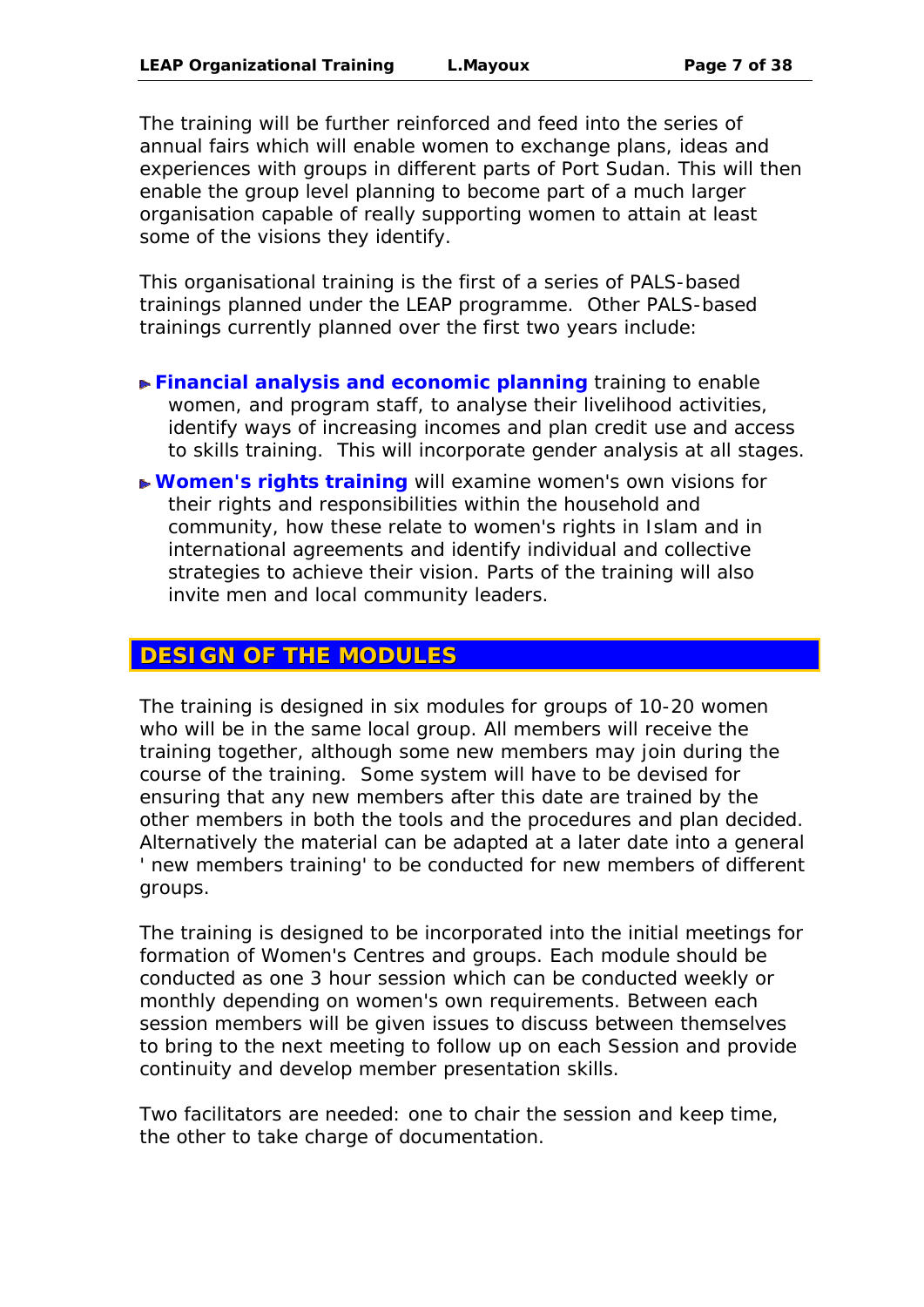# *MODULE OVERVIEW*

# *MODULE 1: ORGANIZATION ROAD JOURNEY*

- *To clarify everyone's expectations and dreams for the group.*
- *To reach consensus on 3 priority achievable goals to form the basis for*  b» *training discussions.*
- *To understand how people came together and past experience of groups and organization.*
- *To begin discussion of ways forward and future opportunities/ challenges.*

# *MODULE 2: INCLUSION DIAMOND*

- *To examine different types and levels of poverty and social exclusion.*
- *To identify current levels of inclusion within the group.*  Þ
- *To look at reasons for low inclusion of the very poor and other*  Þ *marginalized groups and possible solutions.*
- *To establish targets for increasing inclusion to be tracked over time.*  Þ

### *MODULE 3: PARTICIPATION DIAMOND*

- *To examine group structure, leadership and norms*
- *To discuss different types and levels of participation*
- b. *To identify how many people are participating at the different levels and reasons for low participation and differences between members*
- *To establish targets for increasing participation and equity in the group.*  Þ.

# *MODULE 4: PROBLEM/SOLUTION TREES*

*To investigate in much more detail the reasons for problems and potential solutions relating to the 3 goals identified.* 

# *MODULE 5: INSTITUTIONAL NETWORKING ANALYSIS*

- *To identify the different types of institutions in a community which might be important in achieving the 3 goals identified.*
- *To identify which institutions are already represented within the group or with which group members have contacts.*
- *To identify those key institutions which could be influenced and*  Þ *approached for advocacy and lobbying and how this might be done.*
- *To decide concrete steps for widening networks and contacting*  b. *institutions to achieve the goals.*

# *MODULE 6: BRINGING IT TOGETHER: STRATEGIC ROAD JOURNEY*

- *To revisit first road journey and incorporate conclusions of the previous sessions.*
- To identify realizable staged targets for the future which will be tracked over time.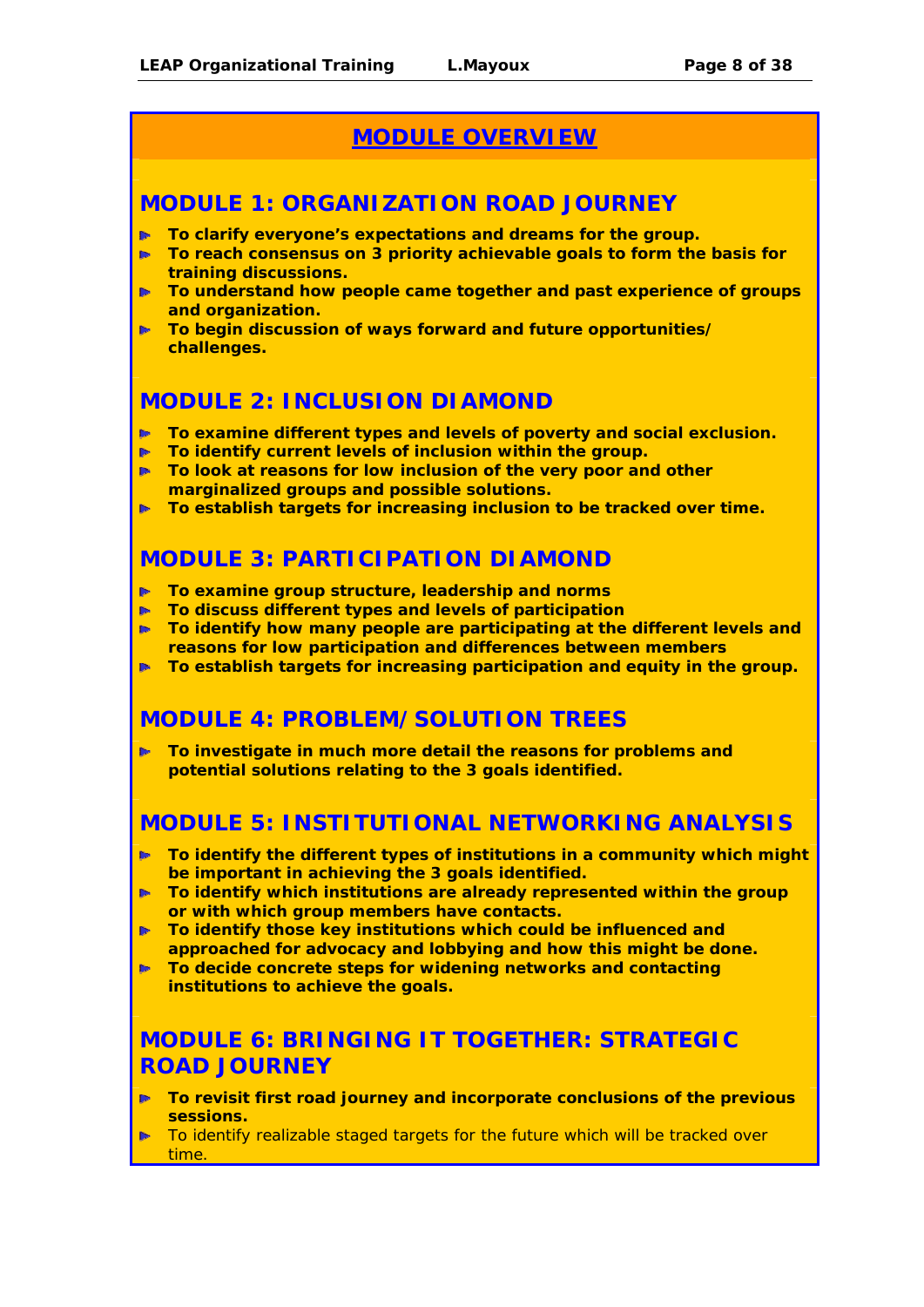More than one group can be trained at the same time, e.g. bringing all the groups to the Women's Centre. However each group must have its own space and facilitator. If more than one group are trained together, this will allow also a short at the end for groups to exchange their ideas and conclusions.

The modules have also been designed to be empowering in the sense of:

- opening up the choices available to women *(power to)*,
- increasing confidence *(power within)*
- **acknowledging and addressing power relations which constrain them** *(power over)*
- developing agreed collective strategies *(power with).*

Each module follows a pattern of 'Empowering Enquiry':

#### *Establishing differences of opinion and how consensus can be reached (through the energizer and then the participatory process described below).*

- *Visioning change, possibilities and choices*
- *Discussing and appreciating what people have already done*
- *Identifying challenges*

-

- *Identifying concrete steps forward and assigning roles*
- *Agreeing criteria for tracking successes and 'challenges'*

The diagrams produced remain with the groups for periodic revisiting. Following the training the groups can follow up on further issues as required through using the same diagrams, supported by other Women's Centre members and/or LEAP staff.

 $1$  For details of 'Empowering Enquiry' see the relevant page on the LEAP website and Mayoux 2003 in the Resources at the end of this Training.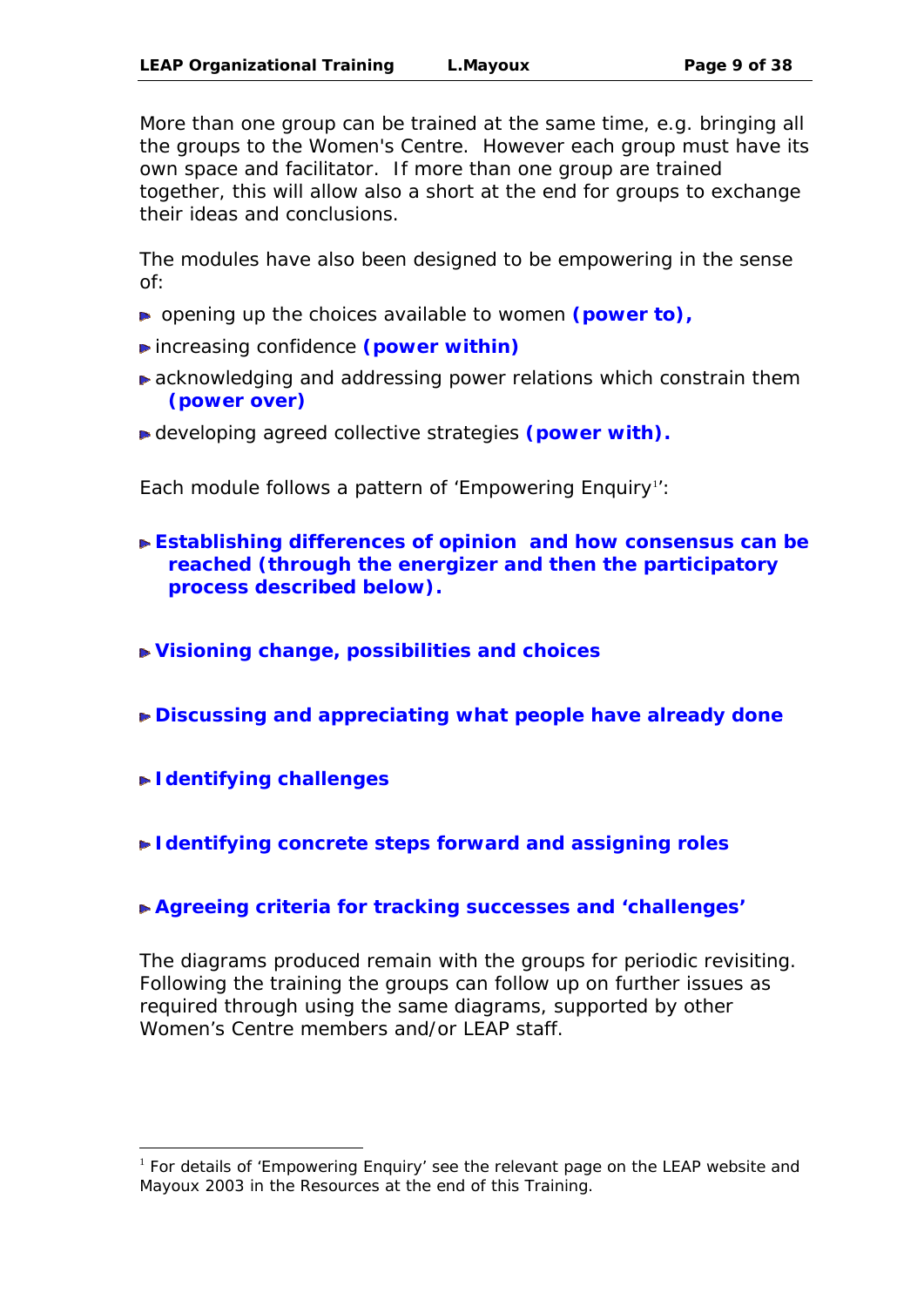#### **PARTICIPATORY PROCESS GUIDELINES**

The meetings themselves must be conducted according to participatory principles in order to continue to build women's participatory skills which will then become second nature for any meetings following the training. This includes discussion of gender issues and constraints, and continual awareness of the need for economic and social inclusion.

The registration process at the beginning of the training, and conducted for any new members who join is extremely important. Also the ongoing monitoring of the training by each member. Sample registration forms and an evaluation chart are given in Part 3. These are both described below. These will enable participation in the sense of attendance and satisfaction to be tracked during the training itself.

Each meeting should be facilitated along the following lines:

#### *Any new members should be identified, welcomed and registered.*

- **Participatory energiser:** Begin all sessions with some sort of pairwise energiser which encourages people to talk to people they do not know so well and to encourage people who might not otherwise speak to come forward. People should first discuss what they remember of the previous session and anything which has happened since, and then ideas about the topic in hand as specified in the Module. Each person reports back what their partner has said. This develops listening and sharing skills and also increases people's understanding of each other's point of view.
- **Everyone is respected and equal:** Make it clear to everyone that everyone's word is to be valued and respected, particularly the views of those who may be more disadvantaged than others in the group. This requires constant awareness on the part of people who may be more articulate and literate. Some group norms need to be established in Module 3 and then monitored.
- **Passing the 'microphone':** Introduce some sort of tool like a stick, or some groups prefer a banana or other object to represent a microphone. It is only the person holding this tool who is allowed to talk. It is then possible to ensure that everyone has a turn to hold the stick and limits on the numbers of time or length of time anyone can hold it can also be introduced.
- *Make sure everyone has contributed:* at the end of each stage anyone who has not spoken or drawn on the diagram must be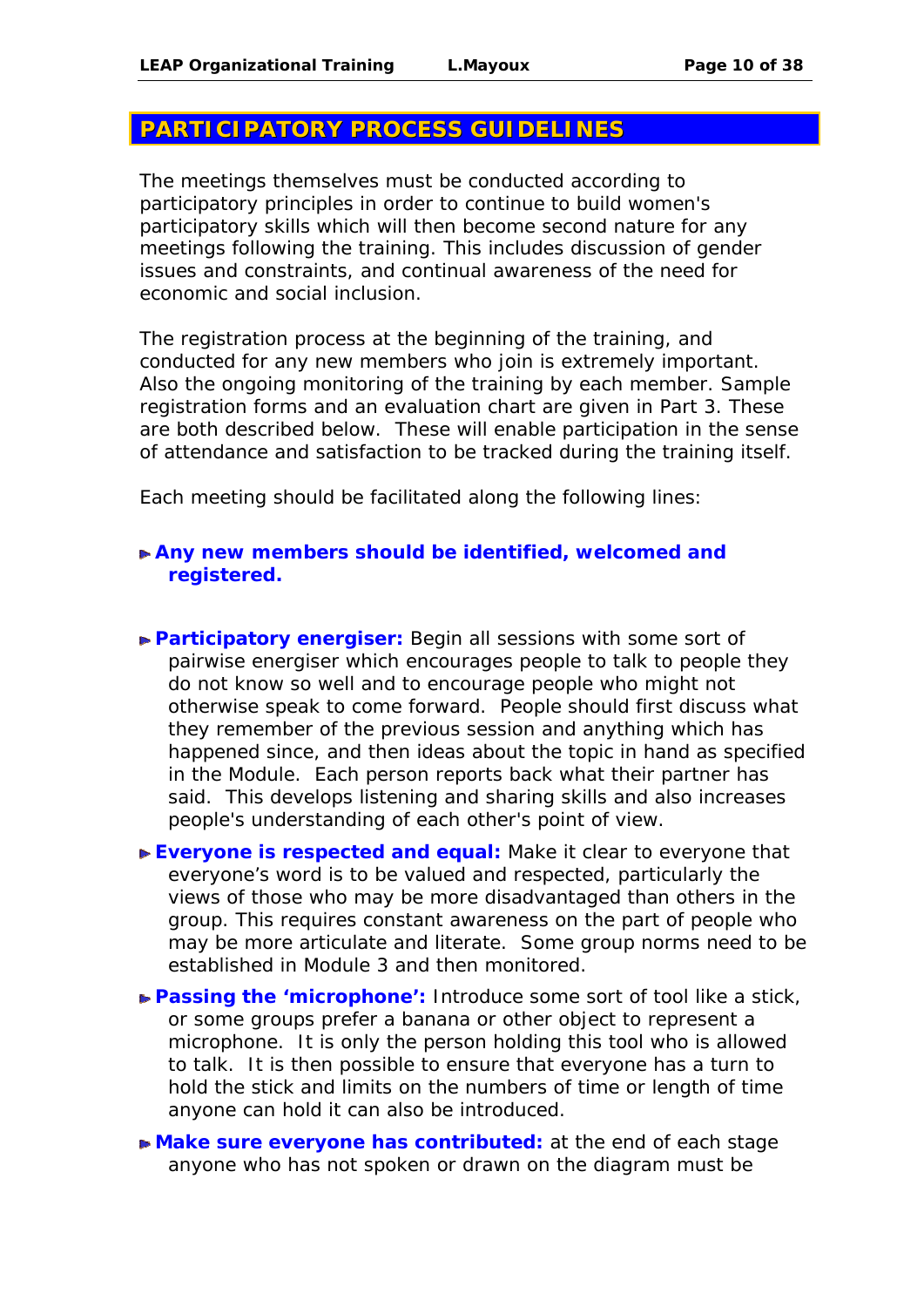given the 'microphone' or pen and encouraged to comment/draw on the diagram.

*Evaluation and attendance registration:* before leaving everyone should mark their attendance and degree of satisfaction with the session. Reasons for non-attendance of members should also be explained, but with the aim of understanding attendance problems and how they might be addressed rather than policing.

All the diagrams remain with the groups and past diagrams should be pasted on the wall for reference at the beginning of each meeting.

It is stressed that participation also brings the responsibility to contribute. The homework after each session is designed to not only reinforce the discussions, but also to develop self-reliance and group networking both between members and between the group and other networks and institutions. In this way the participatory process aims to be self sustainable as the basis for a long-term process of collective action for change and poverty reduction.

### **ENVIRONMENT AND EQUIPMENT**

The physical environment for the meetings is extremely important.

- $\blacksquare$  There should be enough space for everyone to sit comfortably.
- $\blacksquare$  Depending on social conventions, it is probably best to have a mat on the floor rather than a lot of chairs because this makes moving around easier and makes it easier to sit in a circle and to break into small groups. Some chairs should be available for the elderly or disabled.
- $\overline{9}$  There needs to be one large wall, large enough to tape at least three flip charts vertically or horizontally.
- $\overline{9}$  The venue should be quiet and peaceful and care should be taken that people will not have to sit in the sun.

Equipment for the exercises themselves is very basic:

- $\sqrt{2}$  2-3 coloured cards per person depending on individual Module guidelines.
- $\overline{9}$  1 thick coloured marker per person, in different colours (three markers are difficult to photograph).
- $\blacksquare$  Flat white Flipcharts and some spares (must not be folded otherwise photographic recording of the diagrams is difficult)
- $\triangledown$  Sticky tape and pins.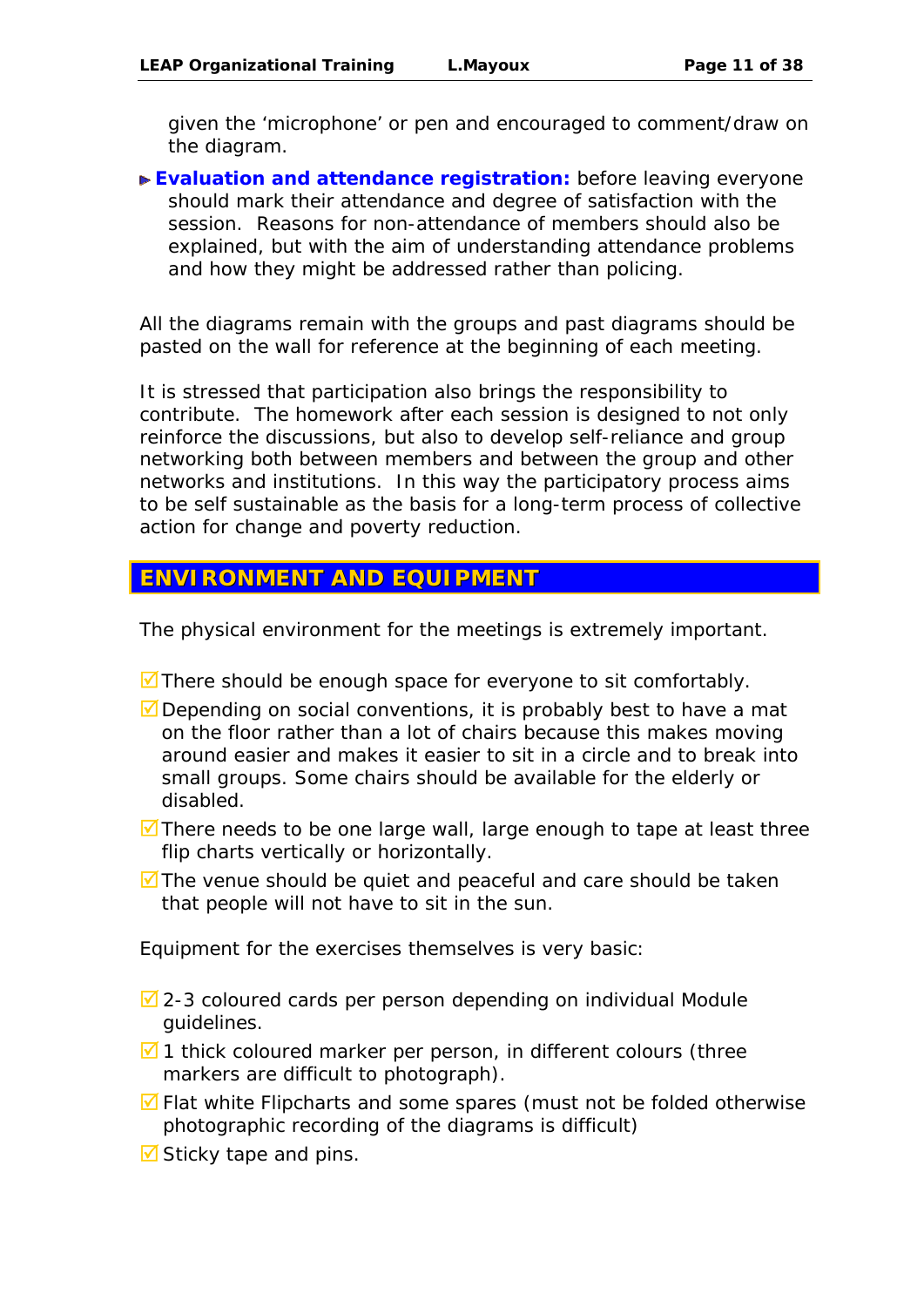#### **RECORDING THE OUTCOMES**

All the diagrams remain with the groups.

Detailed instructions on recording for each Module are given in Part 2.

Program staff will need for recording:

- $\blacksquare$  digital camera
- $\blacksquare$  laptop for direct in putting of notes if possible. Failing this a looseleaf ring binder so that the notes can be arranged and classified in different ways depending on need.
- **Z** ALL DIAGRAMS MUST HAVE A CLEAR KEY and narrative attached to each symbol.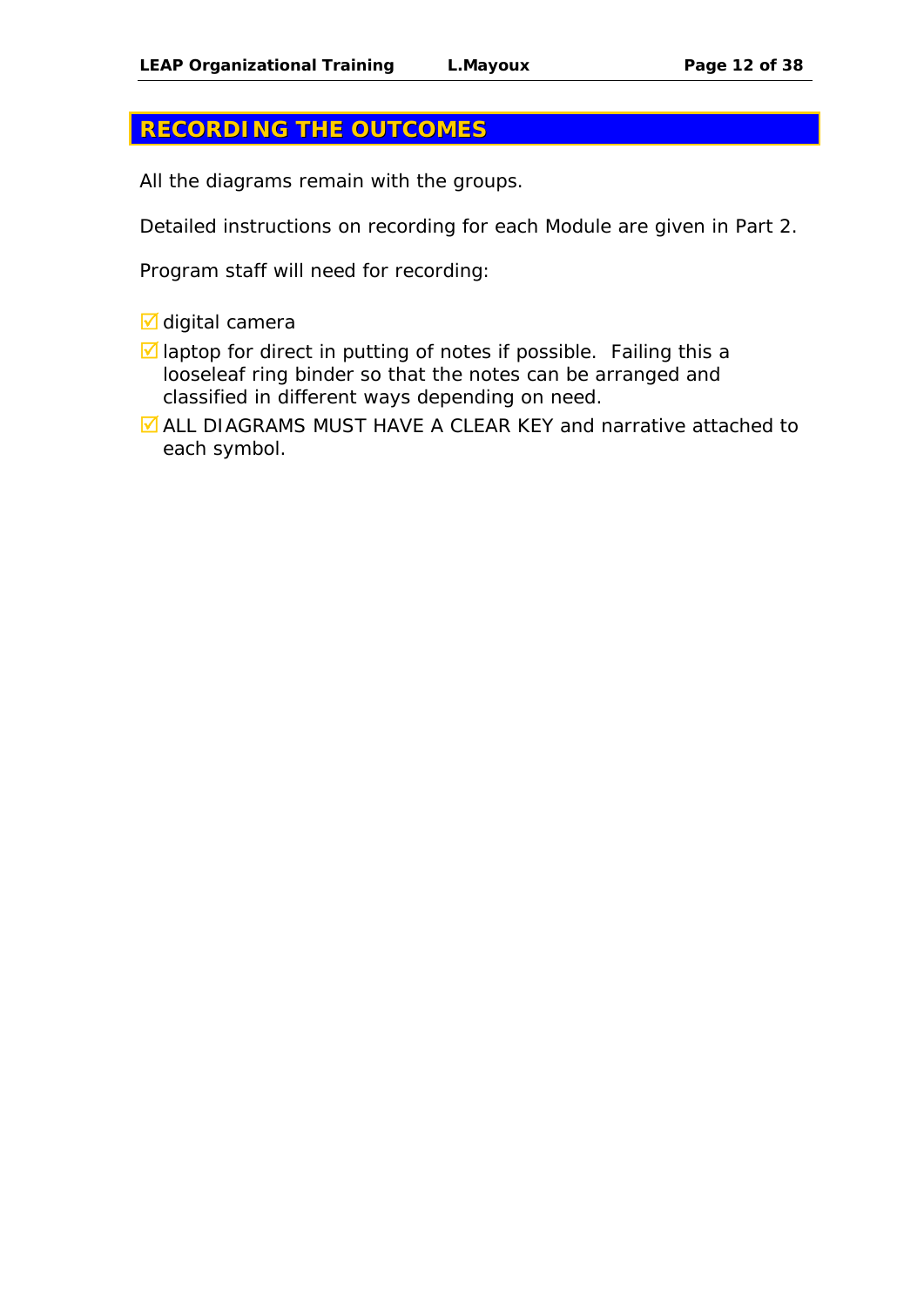# **PART TWO:**

# **MODULE GUIDELINES**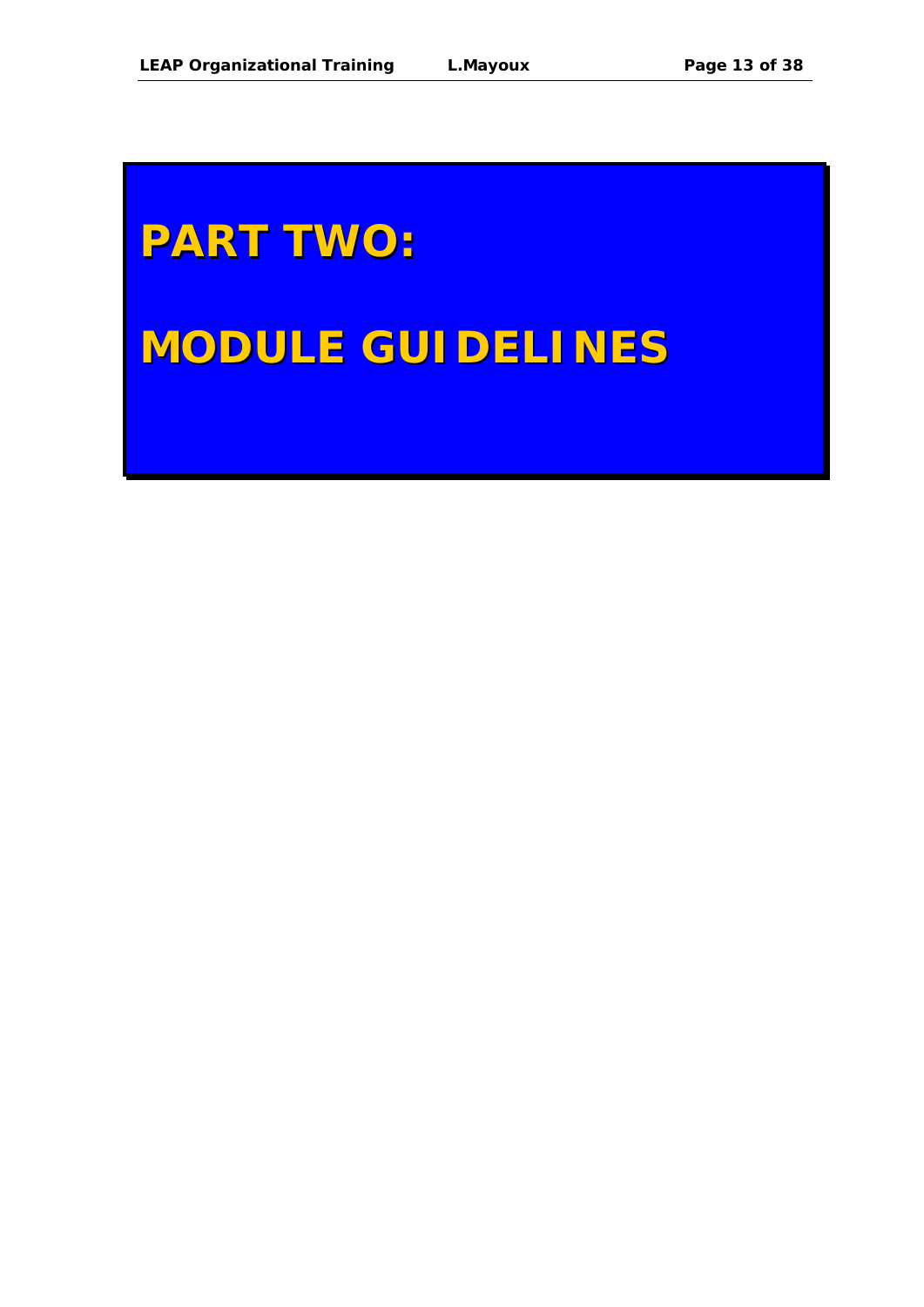# **MODULE 1: ORGANIZATIONAL ROAD JOURNEY**

# **AIMS OF THE MODULE**

- *To make sure all members know each other and give each member an individual 'symbol' which she can use in diagrams and pictorial forms.*
- *To understand people's past experiences of groups and PASED and why they have come together.*
- *To discuss individual members hopes and expectations from the group and how these can be brought together into a collective strategy.*
- *To decide organization's future goals and discuss future opportunities/challenges*
- *To start to collect group logos and songs which will develop a LEAP cultural identity.*

These discussions will then be continued as the focus for the rest of the training.

# *OUTPUTS*

- *Flipchart 1: Road journey with beginnings of a plan to focus future discussions*
- *Flipchart 2: Agreed ranking of goals*
- *Symbols for each member and group register*

### **WHAT ARE ROAD JOURNEYS? SOME EXAMPLES**

The training focuses on producing a group 'Road Journey', a tool which has been used by a number of NGOs in India. Road journey diagrams chart a journey from point A to point B, generally over time. They show the starting point, ultimate aims, ups and downs of the journey and opportunities and obstacles along the way.

Some very preliminary examples of Journey Maps drawn in LEAP are:



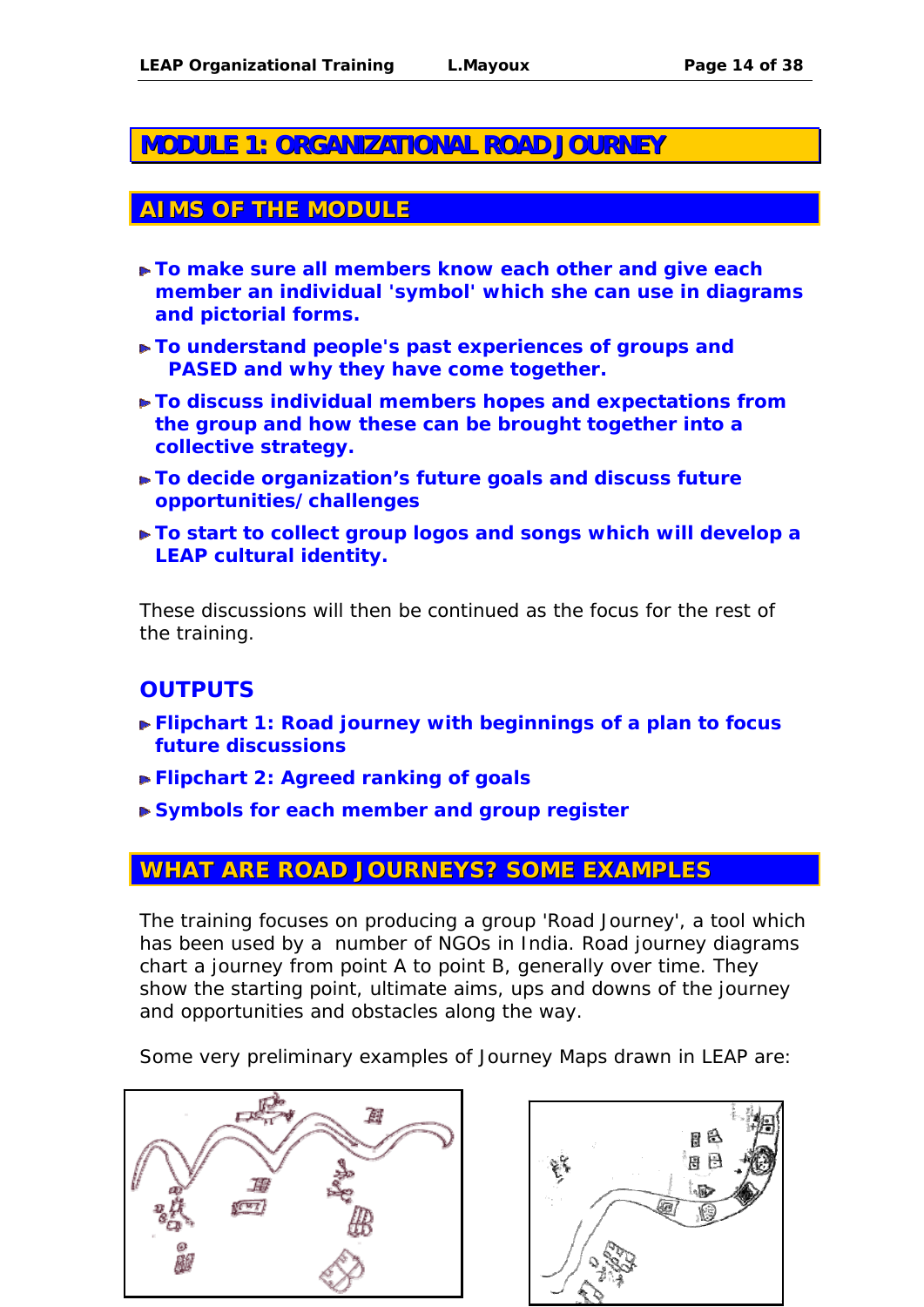Another more complex Road Journey from KRC in Uganda is: Figure 1: Byenema Wa Bubuku Road Journey showing the sequence of activities which led to the growth of their group. Conclusions and ways forward are also marked.



Road journeys may be of many different types including, but by no means only:

#### *Journey to the future*

Charts the ultimate goal of a group, identifies the steps along the way and whether or not the journey is expected to be easy and straight upwards, or up and down.

#### *Road from the past*

Charts the history of a group from its origin, showing the different achievements and steps or interventions which have helped or hindered them.

#### *Empowerment journey*

Charts the ultimate goal of an individual in relation to empowerment showing different stages which that person expects to go through.

Journey diagrams are a useful means of taking clear field notes on a group or individual's history.

# **HOW TO DO IT: FACILITATION GUIDELINES**

For this organizational training the main emphasis is on the journey to the future. Some information is also needed on why these particular women came together to form this group as this may be useful for explaining future opportunities and challenges. If participants have been involved in earlier Women's Centres, then information on what worked and why they stopped is also included.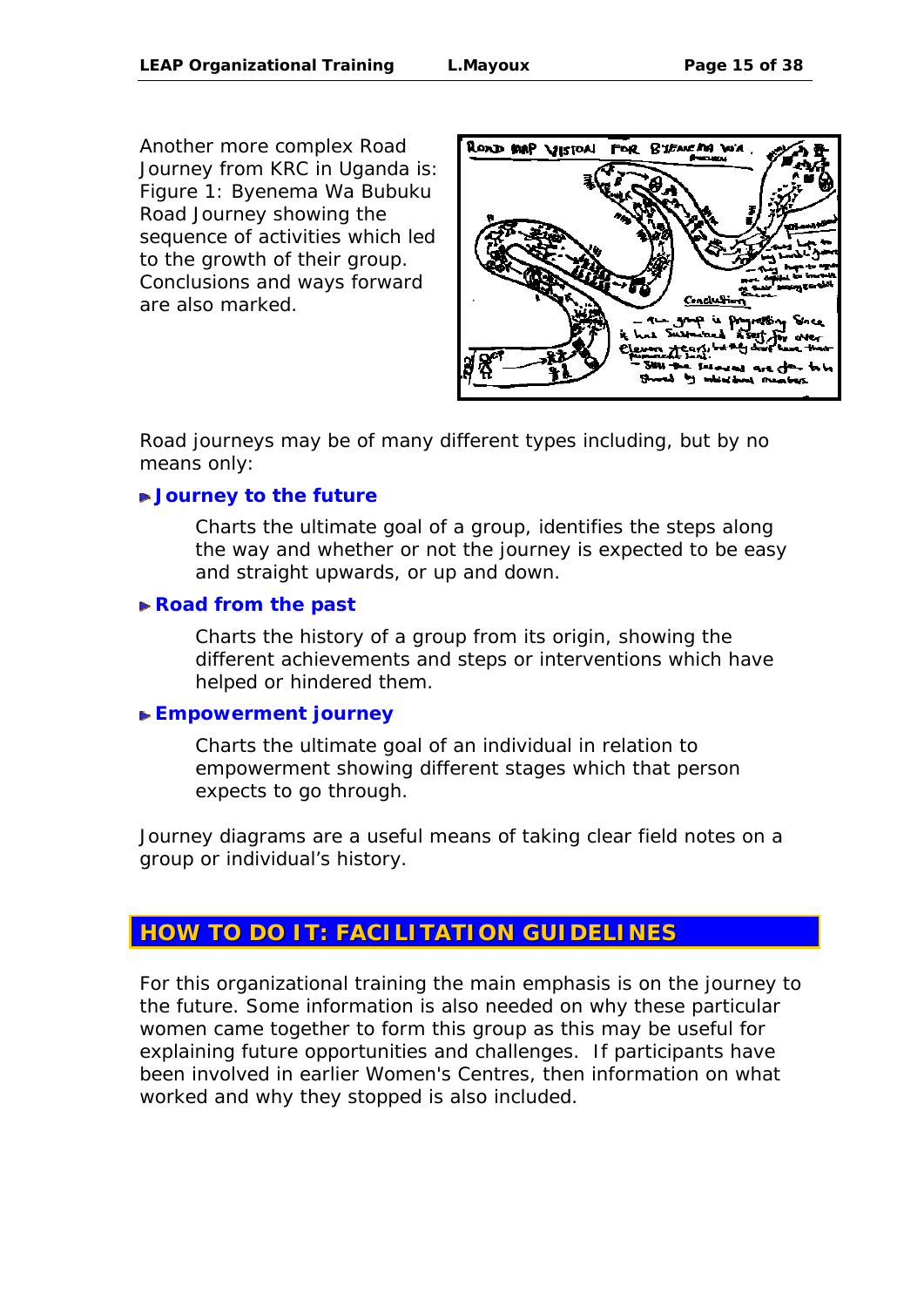# *INTRODUCING THE MODULE*

- $\blacksquare$  First explain to participants about the aims of the Women's Centres and the groups, and explain LEAP principles of gender equity, inclusion, participation and collective action which underlie the training as given in the introduction to this manual.
- $\blacksquare$  Explain briefly the aims of the module and the steps to be followed with rough timing for each. Explain that the group will be drawing a Road Journey of their group goals which will provide the basis for the future Modules. Explain also the use of PALS diagram tools, the use of the drawings and symbols and the participatory process.
- $\overline{9}$  Divide participants into pairs, asking them to change seats to sit with someone they do not know so well, or ask them to sit with the person immediately opposite them in the room (on the assumption that they will have sat with those they know best). But make sure that they have a mutual language for good communication.
- **STEP 1:** *Start the Road Journey:* Pin up a Flipchart in the centre of the wall and starts to draw the Road upwards from the bottom left-hand margin to the right-hand side. Ask participants if they expect the Road to go straight diagonally upwards, go down? Will it have ups and downs?
- **STEP 2:** *Pairwise Vision drawing:* Give each participant 3 cards and a marker pen and ask them to draw a dream for the future on each card (5-10 minutes). Ask them also to decide on a symbol signature for themselves. Then ask them to explain their symbol to their partner and discuss what each of them have drawn (10 minutes). Explain clearly that each participant will have to explain back to the group which symbol the other person has chosen and which dreams they have drawn.
- **STEP 3:** *Collective visioning:* Put up another Flipchart at the top right of the central Flipchart (the end of the Road). Then starting with the back of the room, or people who are less confident and articulate, encourage each to come up in turn and explain their partner's symbol and cards and put the on the new Flipchart. Similar visions should be grouped. Once this is done discuss which visions received most 'votes' and whether people also agree with those which to not receive many cards - it may not be because these are unimportant, but simply people did not think of them. Then have a show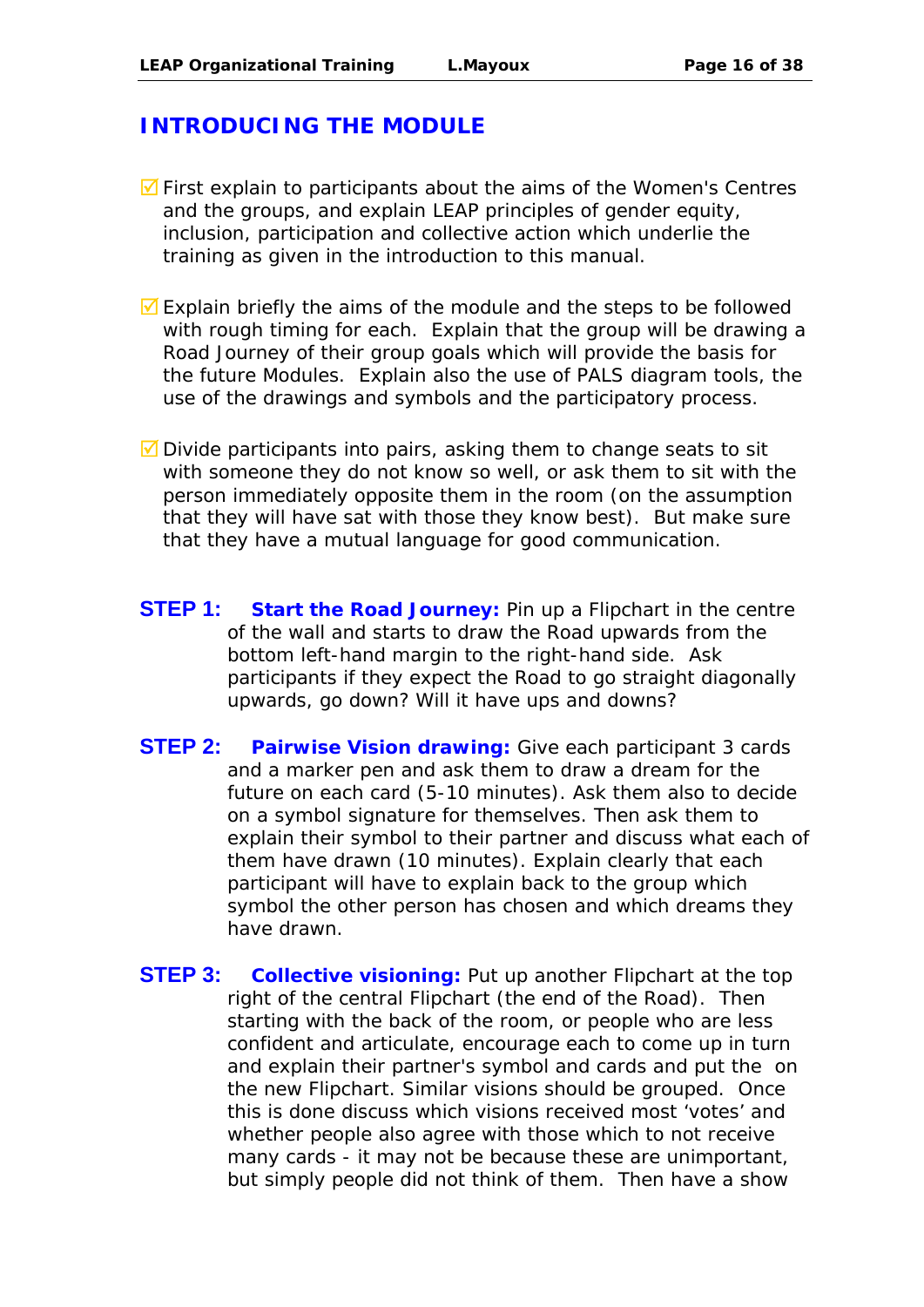of hands to rank the visions on the righthand Flipchart starting at the top.

**STEP 4:** *Examining the past:* Put up another Fliphcart at the bottom left hand of the Road Journey. Of the visions identified, which were also tried in the past? What are the likely opportunities and constraints? Depth of discussion here will depend on what the history of this particular group is. Where a Women's Centre existed in the past then how was it started, how many people were involved, what activities were involved, what worked and what did not, what would participants want to repeat? This discussion should only be brief and given as homework to the women involved.

#### **STEP 5:** *Identifying opportunities and constraints to achieving the different visions* Brainstorm with

participants about how they might go about achieving one or more of the different visions. Stress that this is only an initial discussion which will be followed up later using the Tree diagrams. Put buildings, bridges or other symbols to mark key steps which could be taken, institutions who could be approached and support which might be needed. Also likely problems or shocks. Throughout the discussion follow the participatory guidelines and make sure that everyone has contributed at the end. Put main constraints on a Flipchart underneath the Road Journey and the opportunities on a Flipchart over the top.

**STEP 6:** *Summarise the discussion* and the key issues to be followed up in future Module discussions.

# **HOMEWORK**

- $\blacksquare$  Those women who were involved in previous groups and Women's Centres should get together and draw the Road Journey of the past and discuss the implications of lessons for the goals identified for the future. They will bring this along to the next meeting for the group.
- $\blacksquare$  Those women not involved in earlier groups should come to the next meeting with a logo and think about songs they would like to sing.

# **FACILITATOR DOCUMENTATION**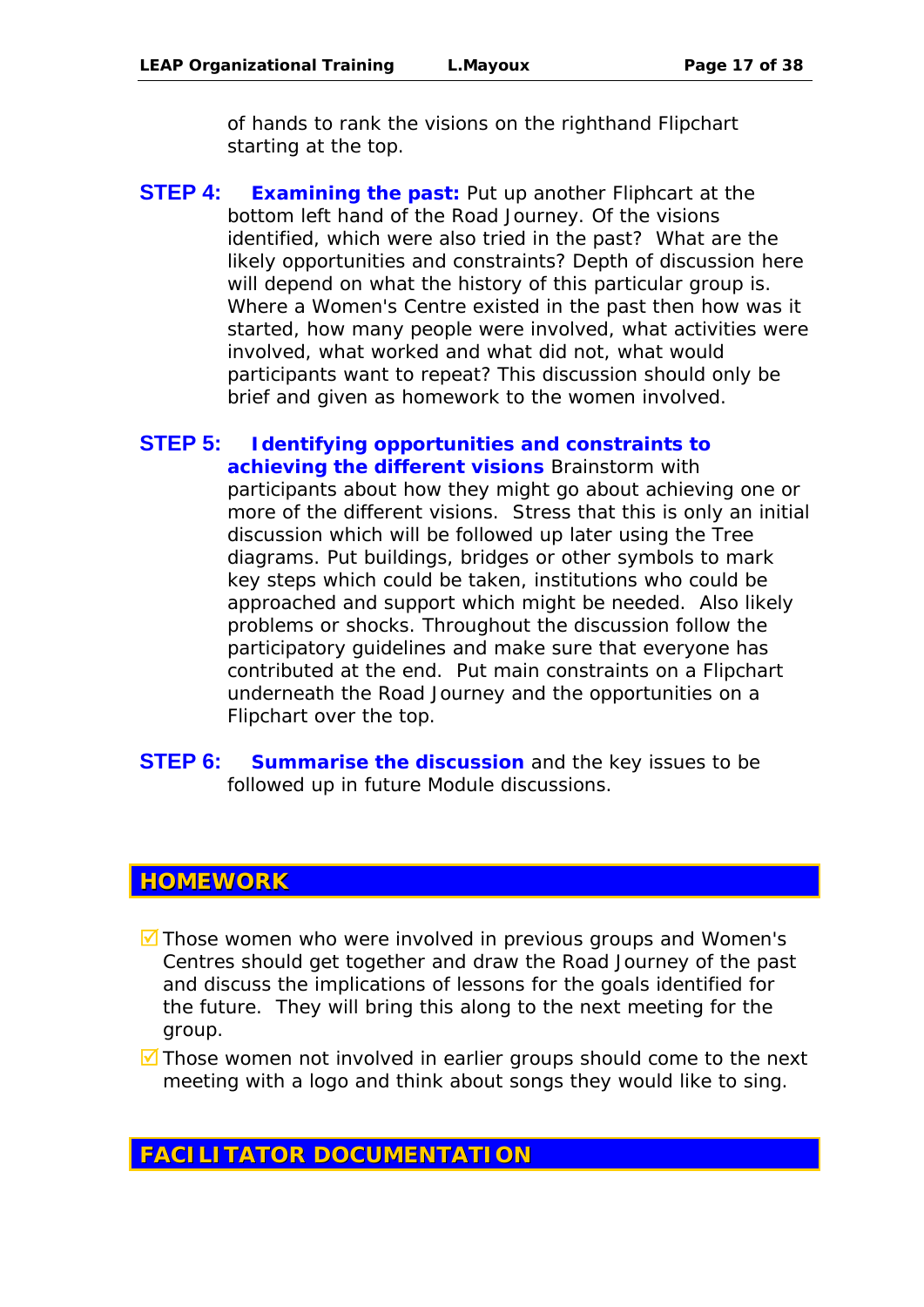The main aim of the facilitator notes is to record the details necessary for the program to design and maintain its monitoring system. From this module the key points to note are:

- $\overline{9}$  To draw up a register with the symbols, check through is present and who is not. Also who is a current PASED client and who was previously involved in the Women's Centres.
- $\blacksquare$  To list the visions, votes and prioritization as input to the start of LEAP's participant-based indicator list.
- $\overline{\mathbf{y}}$  Confidential notes on levels of participation and participatory skill. Are there likely to be any particular problems with this group? Any intense conflicts of interest? Any very dominant members? Any members who completely lack confidence and do not participate?
- $\blacksquare$  For the 3 groups to meet to redraw the tree neatly for presentation at the next meeting with a proper explanatory key. These tasks must be done collectively – not left to just a few people. If some women find it particularly difficult to meet the others they must come with suggestions for logo or a song.

# **FACILITATOR DOCUMENTATION**

- $\blacksquare$  Facilitator documentation from this Module will have to adapt to the particular issue and how this relates to priority issues of LEAP.
- $\overline{9}$  It is crucial that a clear key is drawn. Also that clear photographs are taken.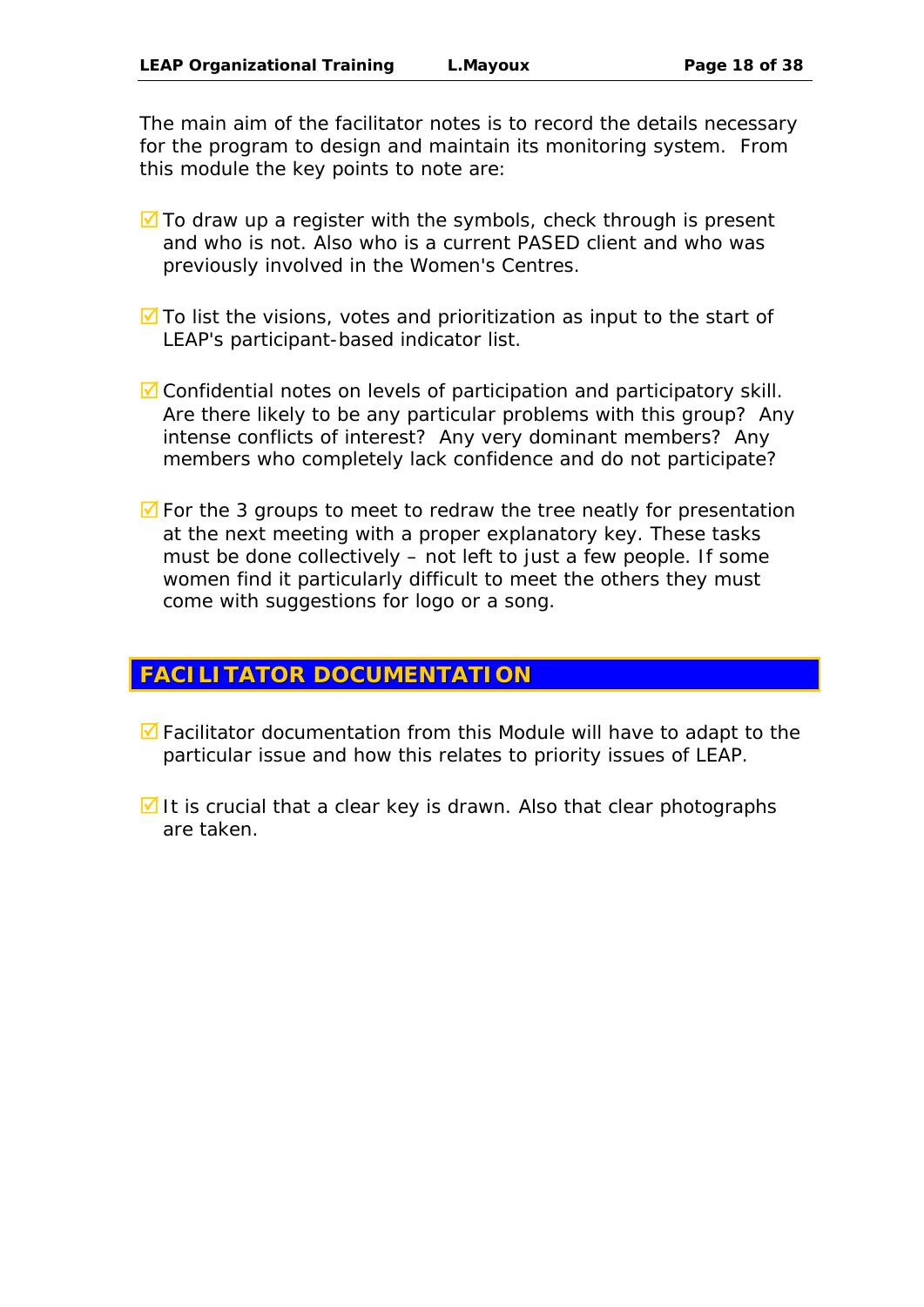# **MODULE 2 POVERTY AND SOCIAL INCLUSION DIAMOND**

### **AIMS OF THE MODULE**

- *To examine different types and levels of poverty and social exclusion*
- *To get some baseline data on poverty levels of members*
- *To identify current levels of inclusion within the group*
- *To look at reasons for low inclusion of the very poor and other marginalized groups and possible solutions*
- *To establish trackable targets for increasing economic and social inclusion*

# *OUTPUTS*

- *Poverty and social inclusion Diamond* marked with local categories, gender dimensions, numbers of women in each category and numbers of extremely poor women in the community who need to be brought in.
- *Poverty status information as self reported by members* to be keyed into baseline.

### **WHAT ARE INCLUSION DIAMONDS? SOME EXAMPLES**

Diamonds are used to investigate extent and criteria of social differentiation within communities and/or groups. They start by identifying where the majority of a population are as the middle of a diamond. Then the numbers of people or examples at the extremes of the diagram are identified together with the reasons and criteria used.

Note: Poverty diamonds were first introduced to the author (and may have been invented by) Rosette Mutasi of SATNET at the KRC workshop. It was also piloted and further discussed by participants at the workshop. The poverty diamond idea has then been further developed by the author and adapted to other types of issue in the light of discussions and field experience.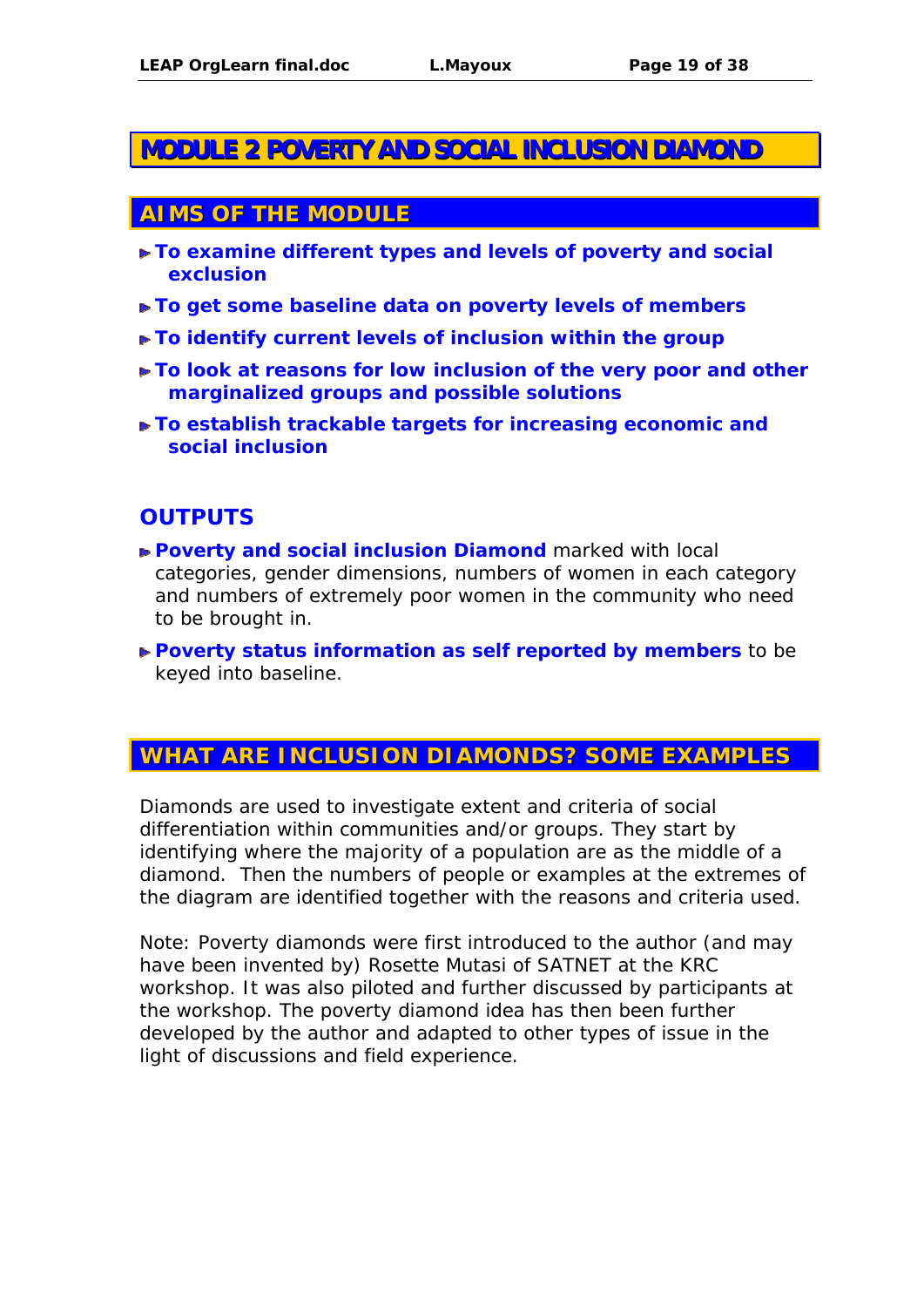

Poverty diagrams drawn during fieldwork at the KRC workshop.



# **TYPES OF DIAMONDS**

Diamonds may be of many different types including, but by no means only:

- **Poverty diamond** Looks at whether most people are above or below the poverty line as identified by a community, then how many people are very rich or very poor, what criteria are used and why.
- *Empowerment diamond* Looks at whether most people consider themselves, or could be considered, powerful, how many people are very powerful or very powerless, what criteria are used and why.
- *► Household equality diamond* Looks at concepts of household equality, where the most households are above or below this ideal, the criteria used and the numbers and characteristics of ideal households and very bad households.
- *Environmental awareness diamond* Looks at whether most people consider themselves, or could be considered, environmentally aware or using environmentally friendly methods, how many people are seriously harming the environment or protecting it, what local criteria are used and why.

A Participation Diamond for examining and monitoring group level participation is discussed in Module 3.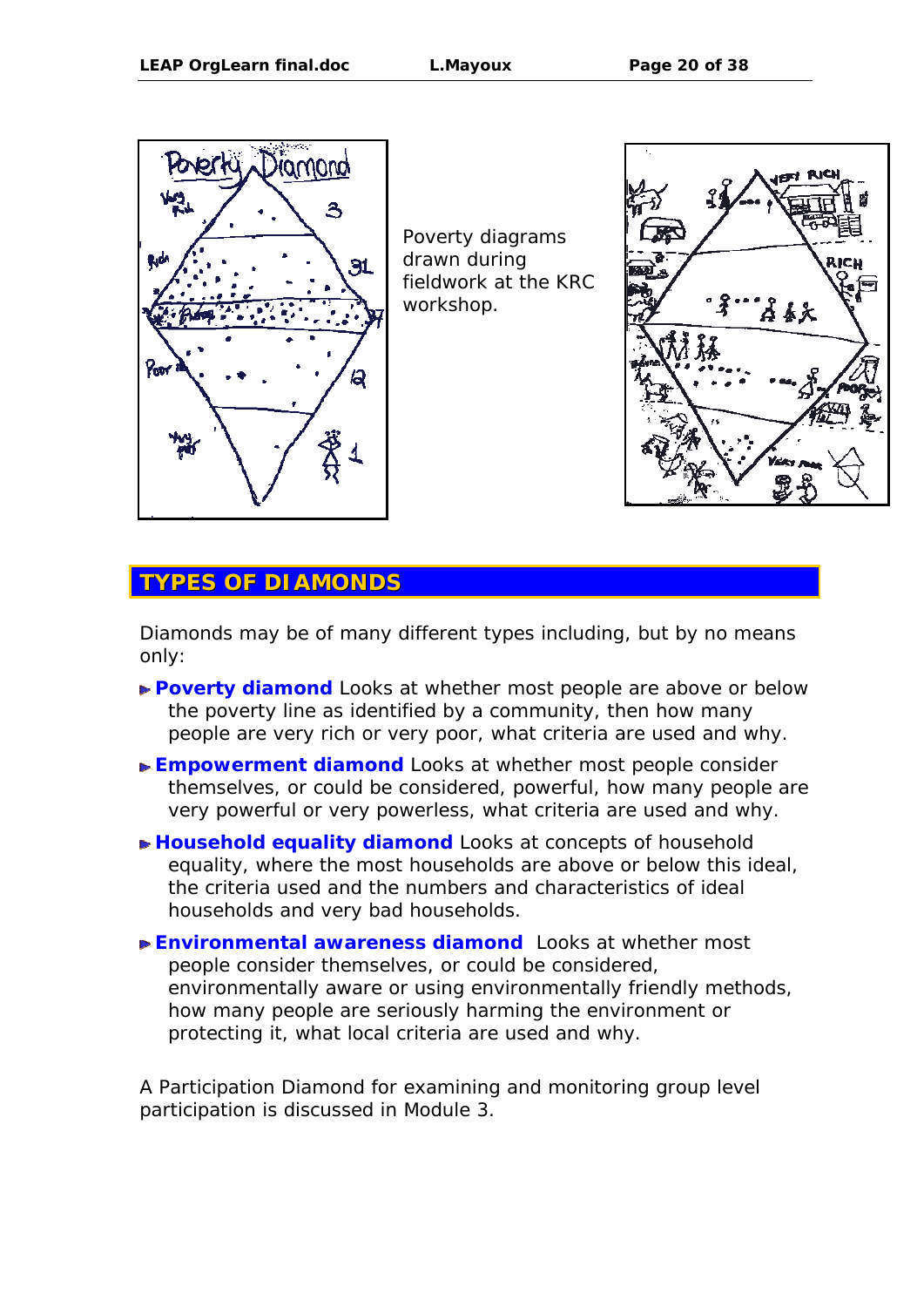### **HOW TO DO IT**

 $\blacksquare$  Feedback from previous Homework.

- $\overline{\mathbf{y}}$  Explain to participants the importance of economic and social inclusion for LEAP. Also the need for LEAP to monitor poverty targeting and inclusiveness.
- $\blacksquare$  Divide participants into pairs, asking them to change seats to sit with someone they do not know so well, or ask them to sit with the person immediately opposite them in the room on the assumption that they will have sat with those they know best. But make sure that they have a mutual language for good communication.
- **STEP 1:** *Brainstorming criteria*: Participant should be given four cards, on two they should draw the characteristics of the very rich, on the other two characteristics of very poor. Then they discuss with their partner. Explain clearly that each will report back what the other said.
- **STEP 2:** *Drawing the diamond* On a large Flipchart draw a diamond shape with a line across the middle to represent the 'majority poverty status' ie the position of most people. Starting with the back of the room, or people who are less confident and articulate, encourage each to come up in turn and put their partner's cards in the appropriate section of the diamond. Similar criteria should be grouped. Once this is done discuss which criteria received most 'votes' and whether people also agree with those which to not receive many cards - it may not be because these are unimportant, but simply people did not think of them. Then have a show of hands to rank the criteria down the right hand side of the chart starting at the top.
- **STEP 3:** *Social inclusion criteria:* Discuss whether or not there are any particular gender dimensions to poverty which might need to be added to the criteria of the extremely poor e.g. women who are subordinate in polygamous marriages with men who are not so poor, women subject to domestic violence and with no control over decision-making. Are there any other social criteria to assess disadvantage? Eg disability, particular ethnic groups. Add these criteria to the bottom of the diamond.
- **STEP 4:** Filling in the levels: By the end of the discussion there should be a clear ranking of criteria at the top and the bottom of the diamond. Then discuss criteria for people just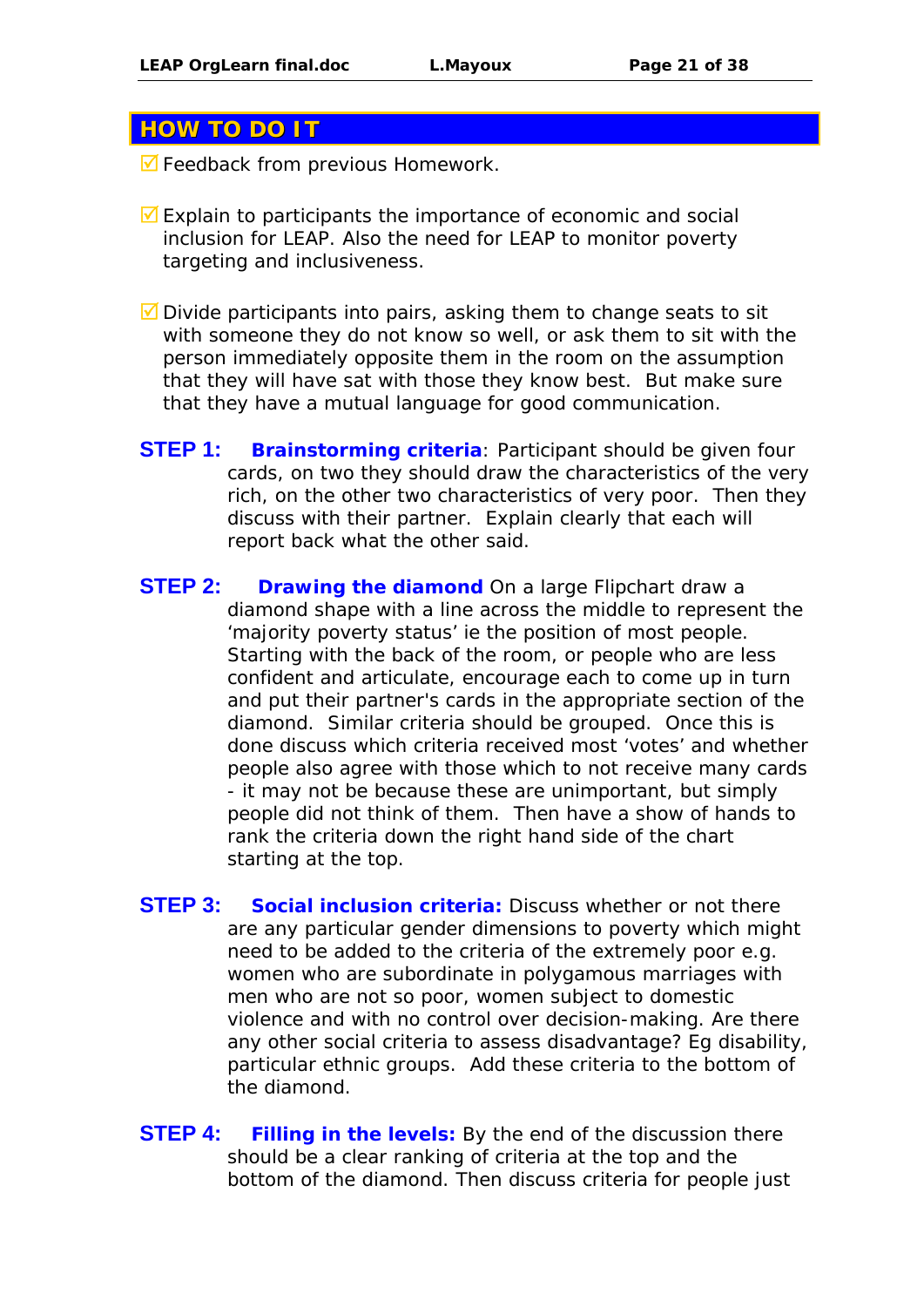above and below the poverty line. The different criteria e.g. income, housing, health, household relations, literacy should be listed in symbols with clear identification of what constitutes 'extremely poor'.

**STEP 5:** *Plotting of group members* People should be given one further card on which to put their own personal and confidential ranking of their own poverty status using the criteria on the Diamond. They should draw each of the symbols on the card. They should then mark with the appropriate numbers of smiley or sad faces how they rank themselves according to each criterion and give themselves and overall ranking for poverty. It should be stressed that LEAP is an inclusive programme, bringing together both the extremely poor and the better off to work together for empowerment and poverty eradication. There is therefore nothing to fear from telling the truth. On each card people should put their own personal symbol so that this can be recorded on the LEAP records. They should hand these to the LEAP staff who will then mark the numbers of people in each smiley/sad face category by each criterion on the Diamond.

#### **STEP 6:** *Community Economic and social inclusion*

*assessment*: How many women in the community could be classified as extremely poor but are not in the group? (The boundaries of the community referred to must first be established, if this proves difficult then it may be necessary to do a community map).

- **STEP 7:** *How can inclusion be increased?* How can those at the bottom of the diamond be brought into the group? Or included in another group?
- **STEP 8:** *Setting targets* what timescale can be set for their inclusion and who will take responsibility?

# **HOMEWORK**

 $\blacksquare$  To visit those women who have been identified as extremely poor to see whether they would like to become members of the group, or make their own group.

#### **FACILITATOR DOCUMENTATION**

The main point of the facilitator documentation from this Module is to provide information to assess the effectiveness of poverty targeting,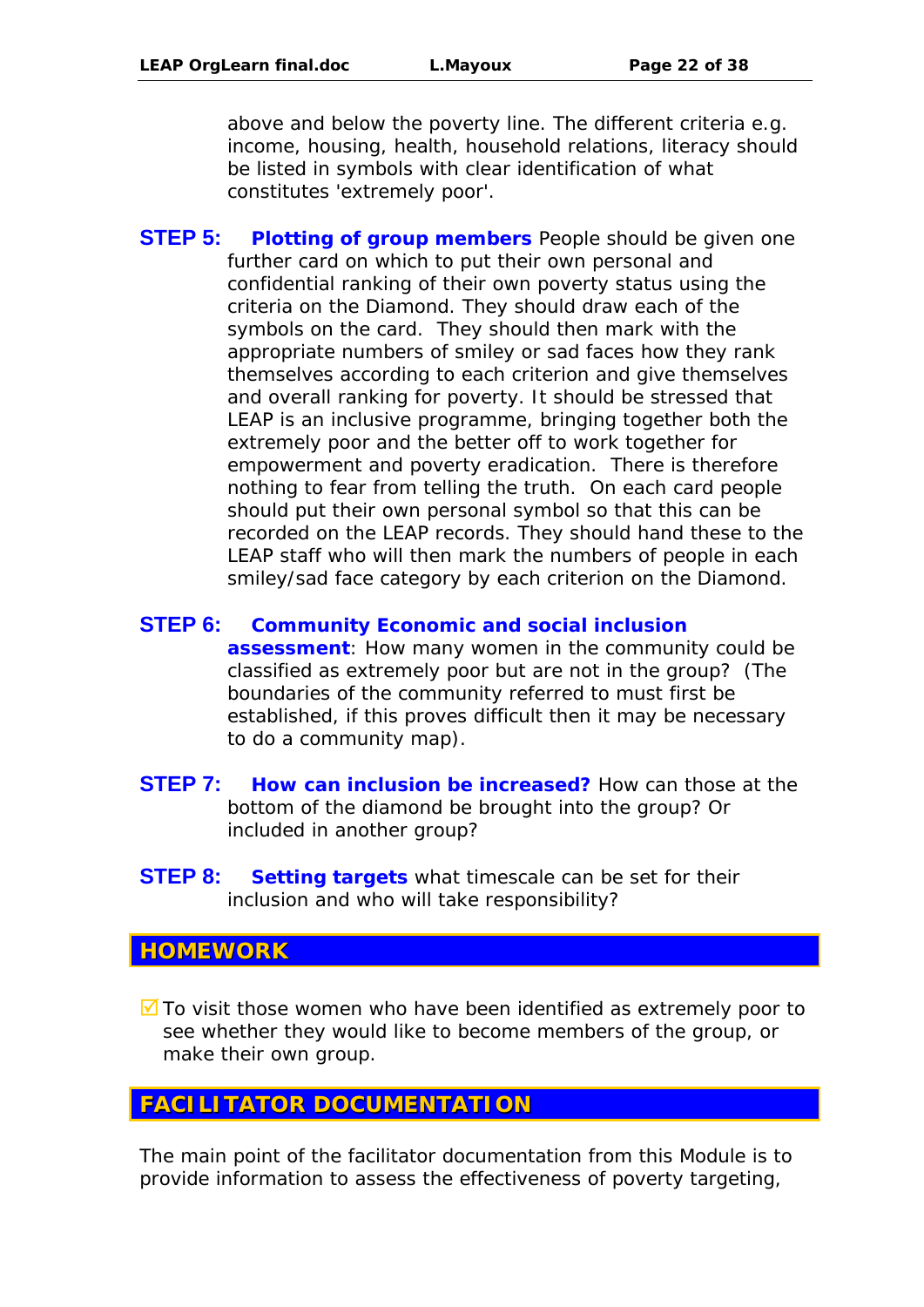the characteristics and rough numbers of those very poor people who are currently being left out, ideas for modifications in program designed which might increase their inclusion and targets for this particular group which could be monitored as a later date. The information from this exercise are on the basis of self-assessment and therefore should not be claimed to be 'scientific'. More detailed verification will need to be made at a later date through much more detailed Financial Analysis training and/or assessment in the loan application process. It should however provide the basis for understanding local categories and identifying effectiveness of coverage of the extremely poor and socially marginalised and increase their inclusion - the main short-term aims of the exercise.

The key points to note therefore are:

- $\overline{\mathbf{y}}$  Criteria for identifying the extremely poor and disadvantaged in a form suitable for comparison with criteria identified by other groups e.g. grouping economic criteria.
- $\blacksquare$  Numbers and percentage of group members identified in each category.
- $\overline{9}$  Numbers of the very poor in the community who are not in the group.
- $\overline{\mathbf{y}}$  Suggestions for their inclusion which might be relevant for other groups.
- $\overline{9}$  The targets set for this particular group to enable monitoring at a future date.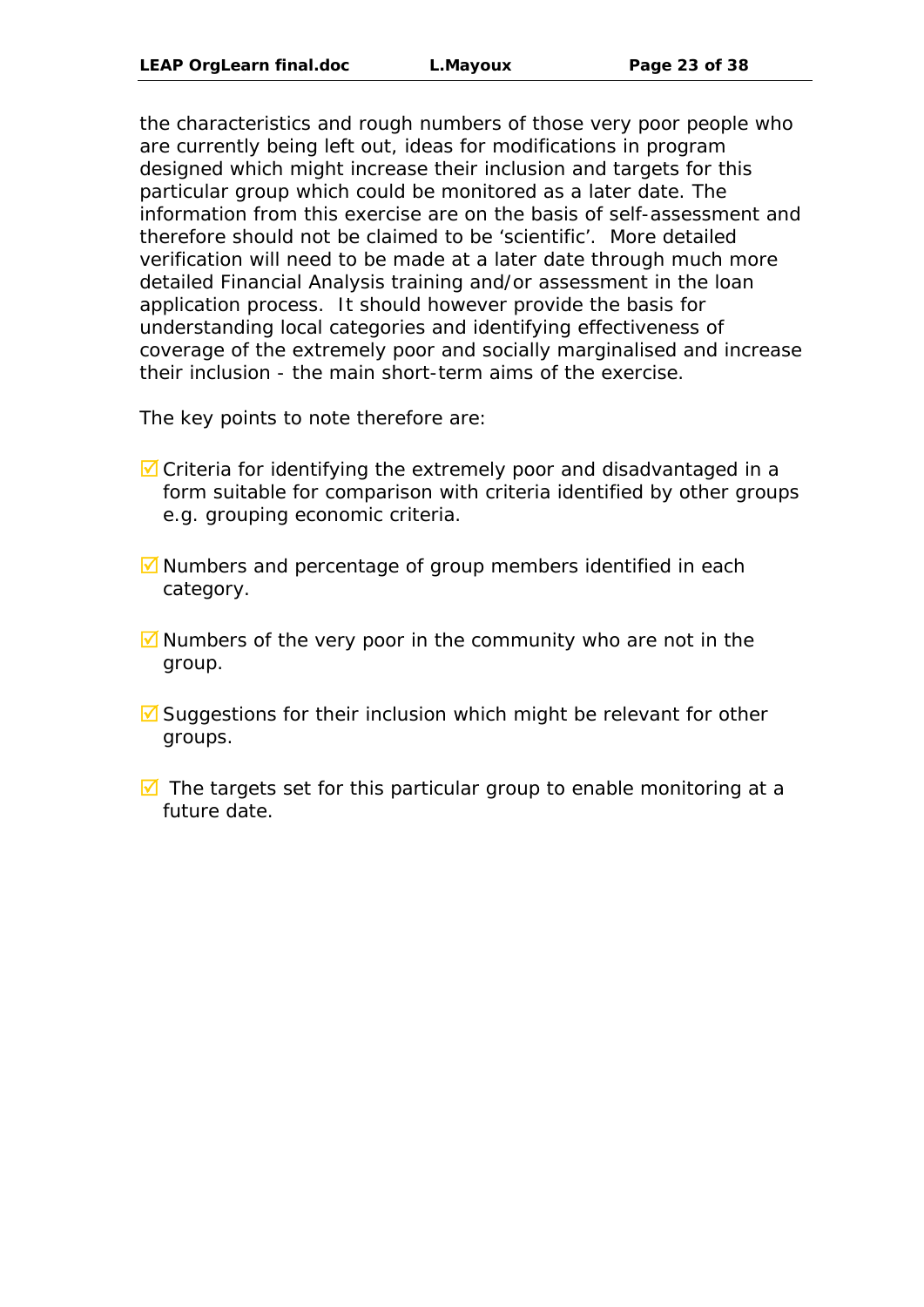# **MODULE 3: GROUP PARTICIPATION DIAMOND**

# **AIMS OF THE MODULE**

- *To examine group structure, leadership and norms*
- *To discuss different types and levels of participation*
- *To identify how many people are participating at the different levels and reasons for low participation and differences between members*
- *To establish targets for increasing participation and equity in the group*

# *OUTPUTS*

- *Group norms for responsibilities of leaders and members*
- *Targets for increasing participation*

# **WHAT ARE PARTICIPATION DIAMONDS?**

Participation diamonds are a new tool which have been used before. However they would follow the same basic steps as the Poverty Diamond to promote discussion of different types of participation and identify who is participating.

During the initial stages of LEAP (ie the first year or so of any group) it is suggested that the groups should be quite informal with the main emphasis on increasing equitable participation and avoiding setting up of formal leadership structures. Otherwise, given the mixed membership of the groups, it may be very difficult at a later stage to prevent the groups being dominated by better-off women without causing considerable offence and disruption. Following the piloting of this Module, LEAP would be in a position to drawn up some draft Guidelines for developing a group constitution which can then be formalised later once participation and skills have been fully developed.

The facilitator Notes should focus on information needed to feed into this process.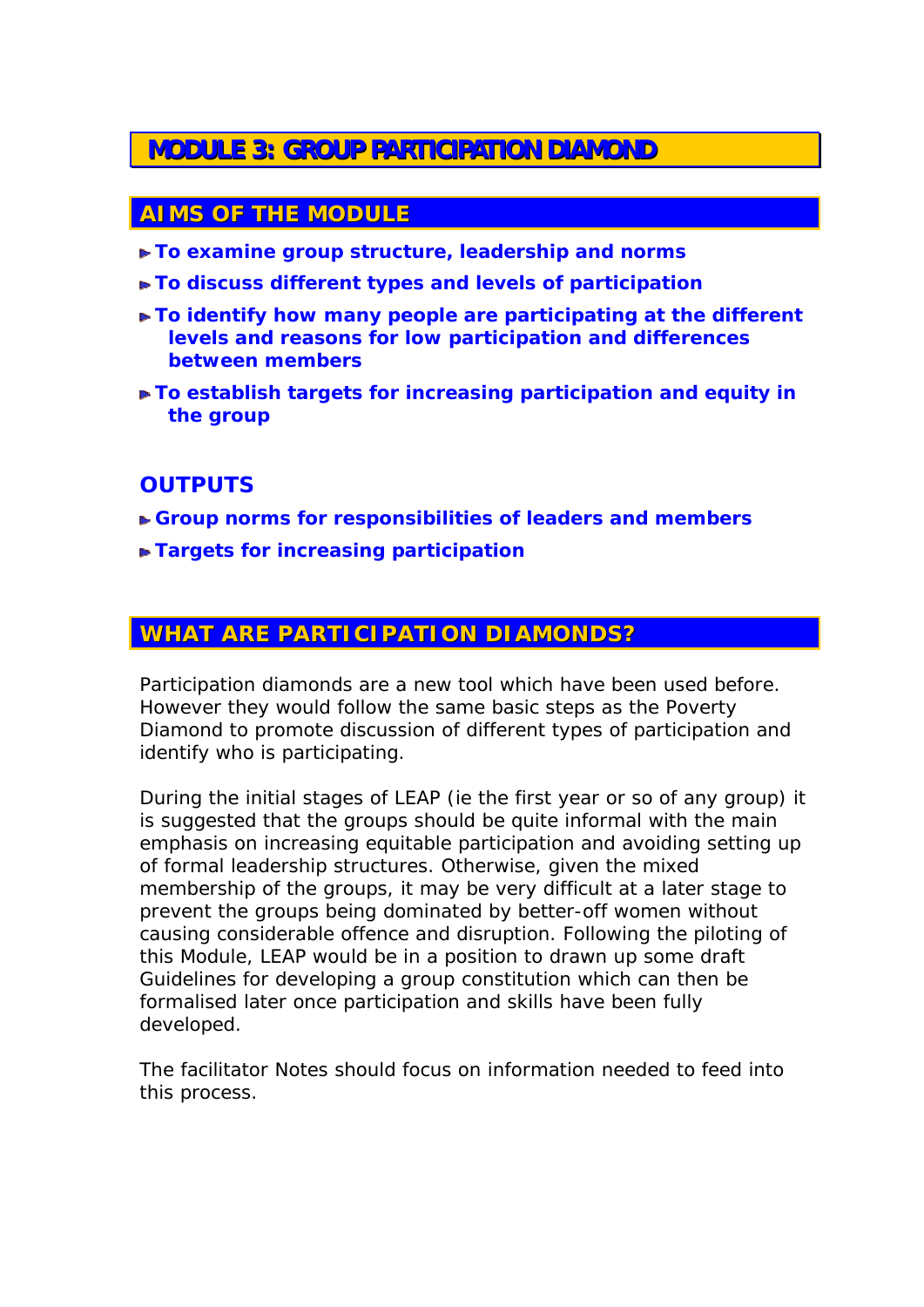### **HOW TO DO IT**

 $\blacksquare$  Feedback from previous Homework.

 $\blacksquare$  For this particular exercise, if leaders have already been chosen, they should sit together. The other participants should then change seats to sit with someone they do not know so well - if such people still exist in the group after the first two modules - or ask them to sit with the person immediately opposite them. But make sure that they have a mutual language for good communication.

 $\overline{\mathbf{9}}$  Explain to participants the importance of participation for group effectiveness, and some of the tensions between leadership and group participation: leaders particular roles and skills but must not dominate. Members must contribute and participate. Otherwise leaders will become tired and burned-out and members will become disillusioned. It is important therefore that groups should be aware of problems of participation, identified the types of participation it to the members want and establish appropriate guidelines for both leaders and members.

- **STEP 1:** *Establishing criteria:* in pairs participant should be given six cards. On the first two they should mark the criteria which they think characterise ideal leaders. On the second two criteria which they think characterise ideal members. On the third two cards they should mark the criteria of members who do not participate or bad members.
- **STEP 2:** *Draw the diamond*: with a line across the middle as before. This time the top of the diamond characterises special qualities of ideal leaders which ordinary members do not have, going down in gradations of more common qualities to the middle of the diamond representing ordinary members. The bottom of the diamond then represents those members who do not participate.
- **STEP 3:** Implications of ideal leadership qualities for the type of *leadership structure* the group wants e.g. should leadership be rotated, how often, what sort of training might be needed?
- **STEP 4:** Implications of ideal membership qualities for the type of *membership requirements* and responsibilities the group might have.
- **STEP 5: Ranking of members** according to these qualities and skills.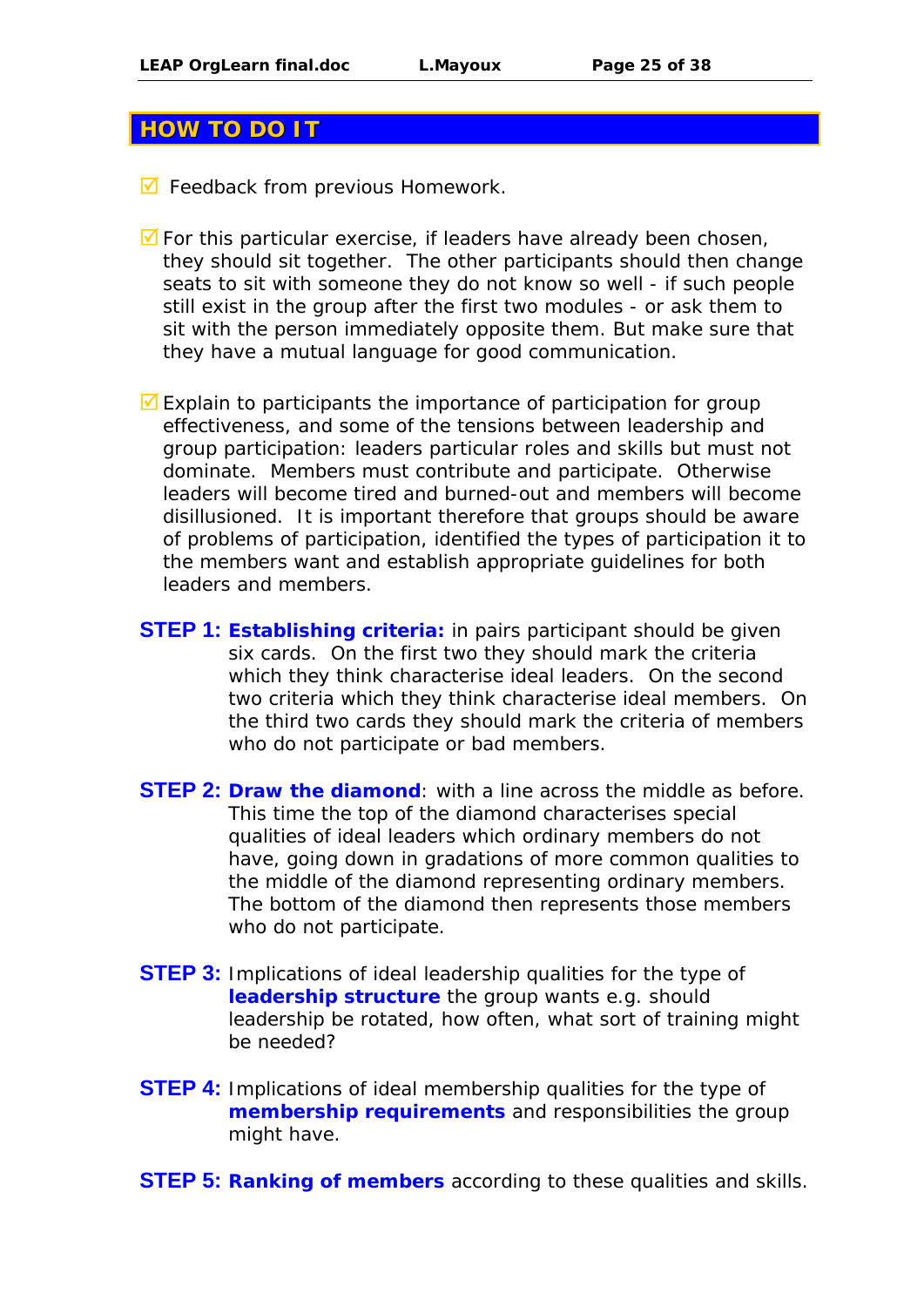- **STEP 6:** *Examining lack of participation*: if some members are identified as not participating then the reasons for this should be discussed and possible solutions proposed (eg reinforcement of the participatory process guidelines in Part 1).
- **STEP 7:** Examining ways of *broadening leadership*: How can more of the ordinary members be facilitated to take on leadership responsibilities and capacities.
- **STEP 8:** Targets for *increasing participation* of everyone ie how to move the dots at the bottom upwards and also the members into leadership capacities.

### **HOMEWORK**

- $\overline{\mathbf{y}}$  Each member to draw up their own targets for responsibilities and their own agreement with the group.
- $\blacksquare$  The group to meet to discuss these before the next training.

#### **FACILITATOR DOCUMENTATION**

The main point of the facilitator documentation from this Module is to provide information to feed into development of Guidelines for group constitutions.

The key points to note are:

- $\overline{9}$  Different criteria identified in a form suitable for comparison with criteria identified by other groups.
- $\blacksquare$  Numbers and percentage of group members identified in each category (referring back to earlier confidential notes on participation from Module 1).
- $\overline{9}$  Types of solutions proposed for increasing participation which are of broader relevance for other groups.
- $\overline{9}$  The targets set for this particular group to enable monitoring at a future date.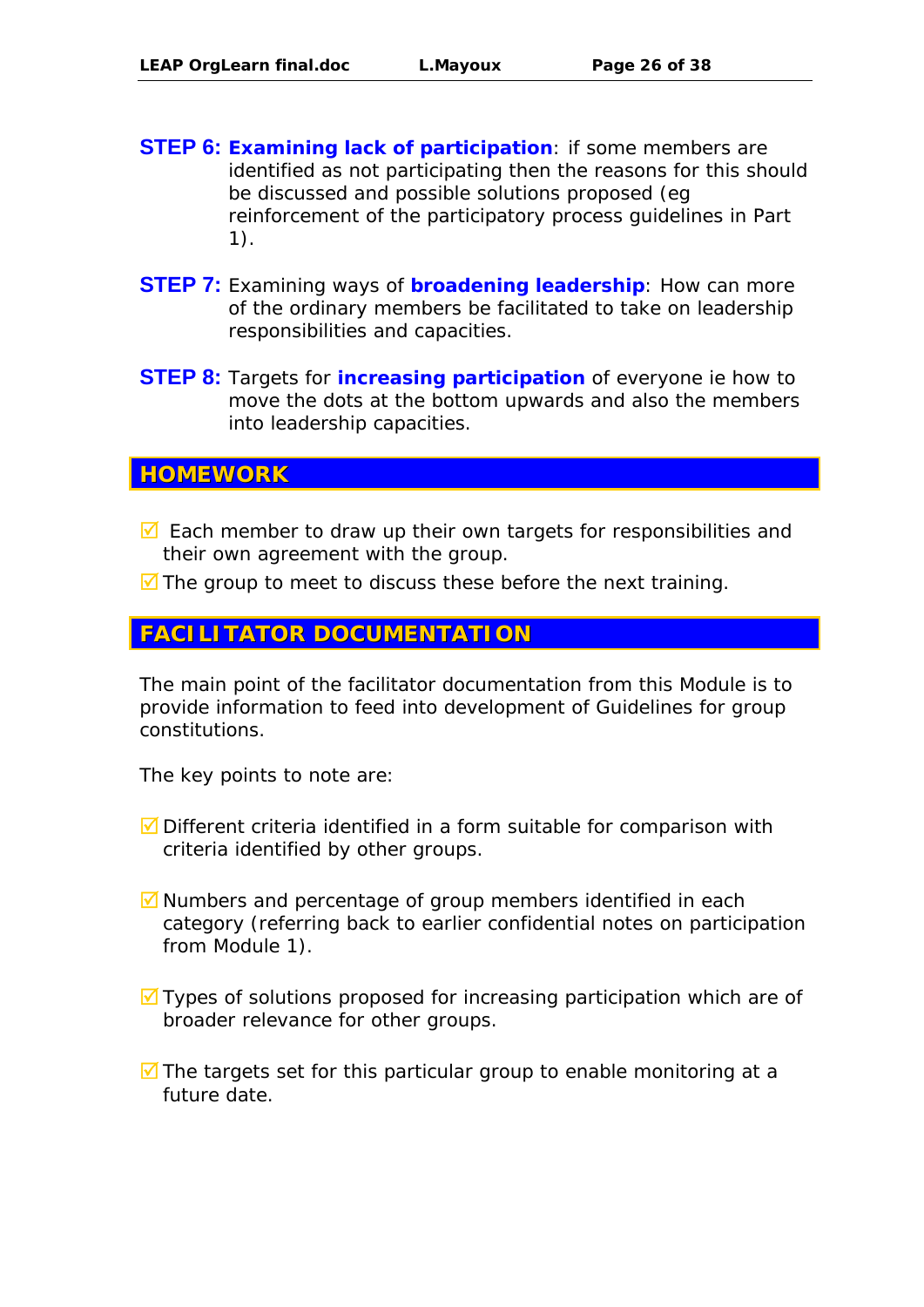# **MODULE 4: PROBLEM/SOLUTION TREES**

#### *To investigate in much more detail the reasons for problems and potential solutions*

This module will use and adapt different types of tree to the issues identified.

# *OUTPUTS*

#### *Problem and solution trees for the 3 priority issues including gender and poverty considerations.*

# **WHAT ARE THEY? SOME EXAMPLES**

Trees start from a trunk representing an issue or an institution like a household or community. Problems are then shown as roots (and roots of roots) and solutions as branches (and sub-branches).

Some preliminary examples of Trees drawn at the KRC Workshop or used in KRC's Civil Peace programme:



Figure 1: Cause and effect tree showing reason for lack of funds in a group.

# **TYPES OF TREES**

Trees may be of many different types including, but by no means only:

**Problem and solution tree:** Like problem and effects trees this has a particular problem as the trunk. The causes of the problem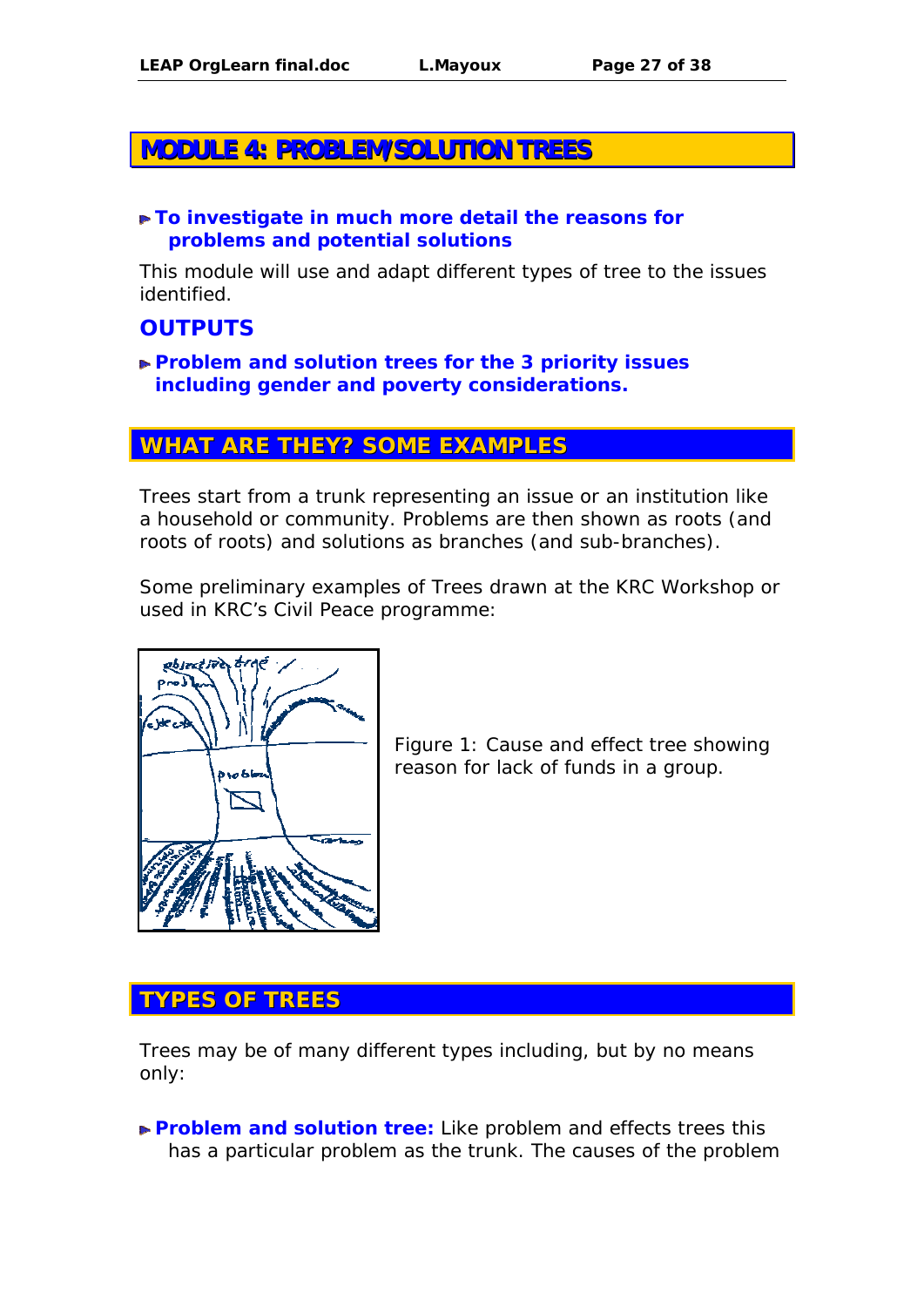are then shown as roots of the tree. The branches in this case are the solutions to the problem.

- **Empowerment or vision tree**: has a particular goal or vision like empowerment or poverty elimination as the trunk. The roots of the tree show the different contributing elements or changes needed. The branches then show the different elements or effects of the vision or the ways in which the changes can be brought about. This could be used as a further elaboration of the Road journey.
- **Problem and effects tree:** Has a particular problem as the trunk. The causes of the problem are then shown as roots of the tree. The effects of the problem are shown as branches. This could be used to examine the importance of particular issues raised and in order to highlight the types of argument which might be used to convince other people eg of the necessity for women to have a greater say in decision-making examing the reasons why women do not have a say, and the effects on the family. A further variation might be a composite Effects – problems – solutions two tier tree drawing problems first, going down to effects as a lower tree roots of roots. Then the solutions as a branches of branches tree on top.
- **Costs and benefit tree** (also input and output tree): Has an activity as the trunk. The roots of the tree represent the costs or inputs and the branches represent the benefits or outputs. This could be used to evaluate particular activities proposed.
- **Income and expenditure tree:** Has a group, household or individual as the trunk. The roots of the tree represent the income from different activities or people and the branches represent the expenditure on different activities or people. This could be used to evaluate any joint collective economic activities proposed.

### **HOW TO DO IT**

- $\blacksquare$  Feedback from previous Homework.
- $\blacksquare$  Put up the Road journey from Module 1 and ask one of the less articulate participants to summarise the main priority points.
- $\blacksquare$  Explain to participants the next stage of going into more detail into 'challenges' and looking for solutions.
- $\blacksquare$  Participants should divide into 3 groups depending on the issue they would like to look at.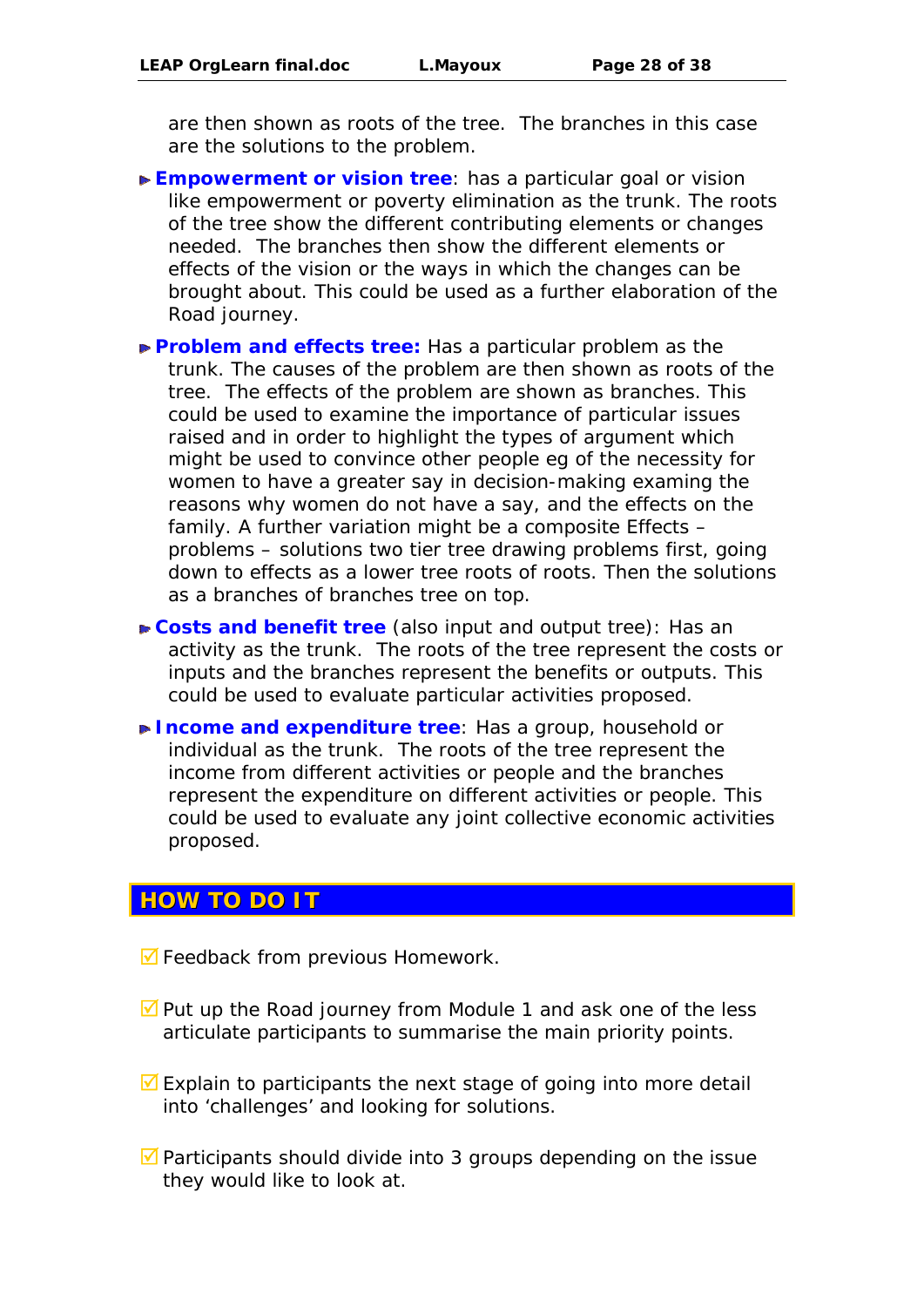- $\blacksquare$  The steps should be briefly explained. Then the facilitators should go round the 3 groups to help them.
- **STEP 1:** *What is the problem?* Draw the trunk and mark the central problem on it.
- **STEP 2:** *What are the roots?* And roots of roots? Start to draw roots for each of the causes or inputs to the trunk. Mark these with symbols and/or words. Then decide their relative importance. Some may become large or tap roots. Others may become rootlets or roots of roots.
- **STEP 3:** *Refining the roots:* Which roots are most important? Do they apply to everyone (put on numbers where relevant)? Which might relate to women and gender? To poverty? To contextual challenges which will need to be addressed?
- **STEP 4:** *What are the branches?* And branches of branches or leaves? Start to draw branches for each of the solutions. Mark these with symbols and/or words. Again decide their relative importance. Some may become large or main branches. Others may become smaller branches or twigs/leaves off main branches.
- **STEP 5:** *What are the key conclusions?* Do all roots have branches? Are some problems without solution? Revise their size and/or colour accordingly to clearly show biggest problems/ main solutions.
- **STEP 6:** *What are the practical implications* for ways forward? Which solutions should be prioritised? Which require changes in individual behaviour? Which require changes in household/community behaviour? Which require approaching other institutions or collective action? Who will take care of which branch/es as their role in the solution?

# **HOMEWORK**

 $\blacksquare$  To do own individual Road Journey in relation to their chosen issues.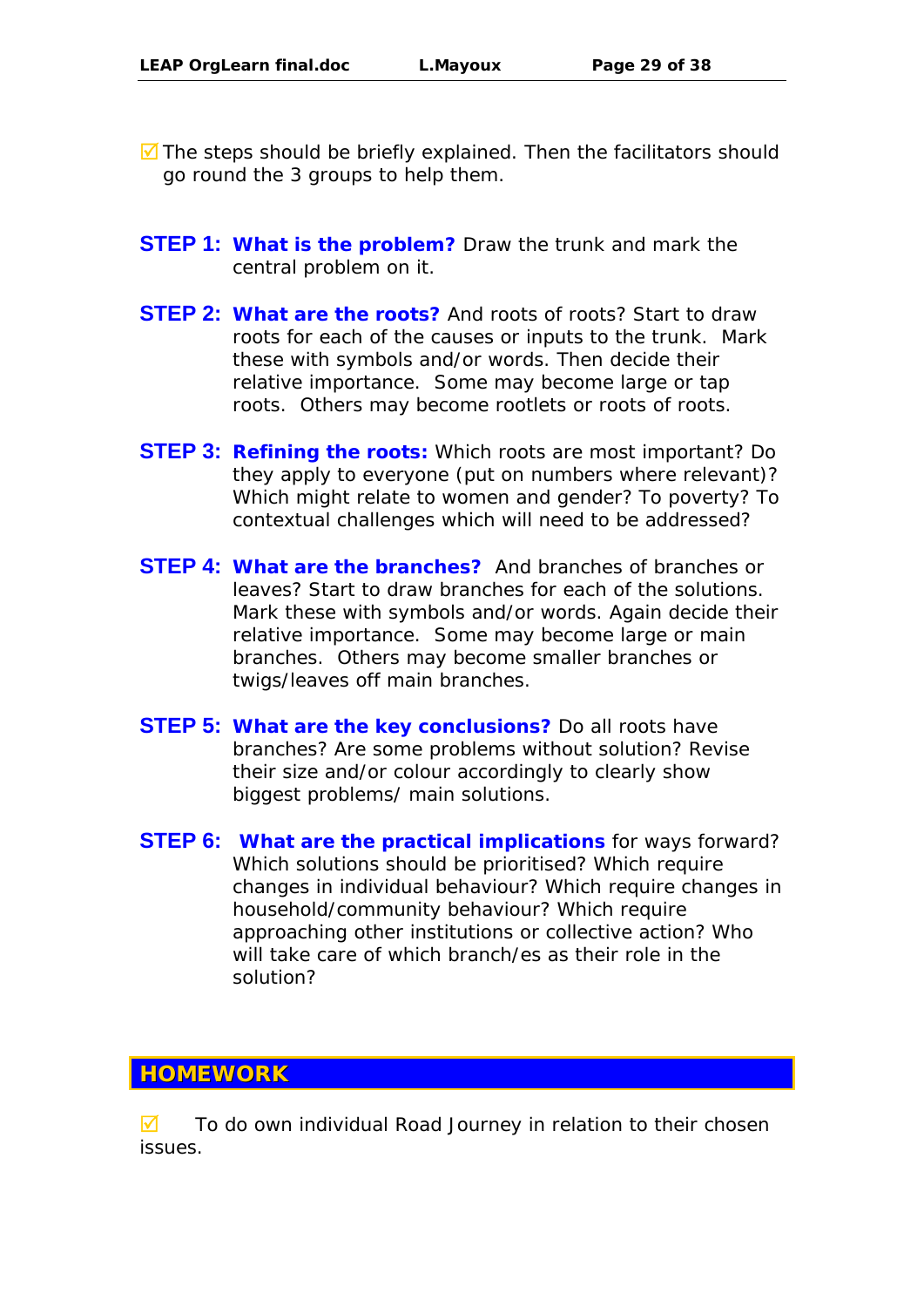# **MODULE 5: INSTITUTIONAL CIRCLE DIAGRAMS**

# **AIMS**

- *To identify the different types of institutions in a community*
- *To identify which ones are already represented within the group to given them confidence and the vision to look outside the group*
- *To identify those key institutions which could be influenced and approached for advocacy and lobbying and how this might be done*
- *To decide trackable targets to widen networks and influence of the group.*

# *OUTPUTS*

- *Institutional mapping for the different priority activities.*
- *Plan of action for widening networks and approaching institutions.*

# **WHAT ARE THEY?**

Circle diagrams (also known as Venn or chapatti diagrams) show the relationships between different elements or institutions represented as overlapping circles of different sizes.

Example of a Circle Diagram of a grassroots women's organization Devgadh Mahila Sangathan supported by ANANDI in India. This shows DMS in the middle and its relationship with other institutions in the area, tracking their increasing influence.

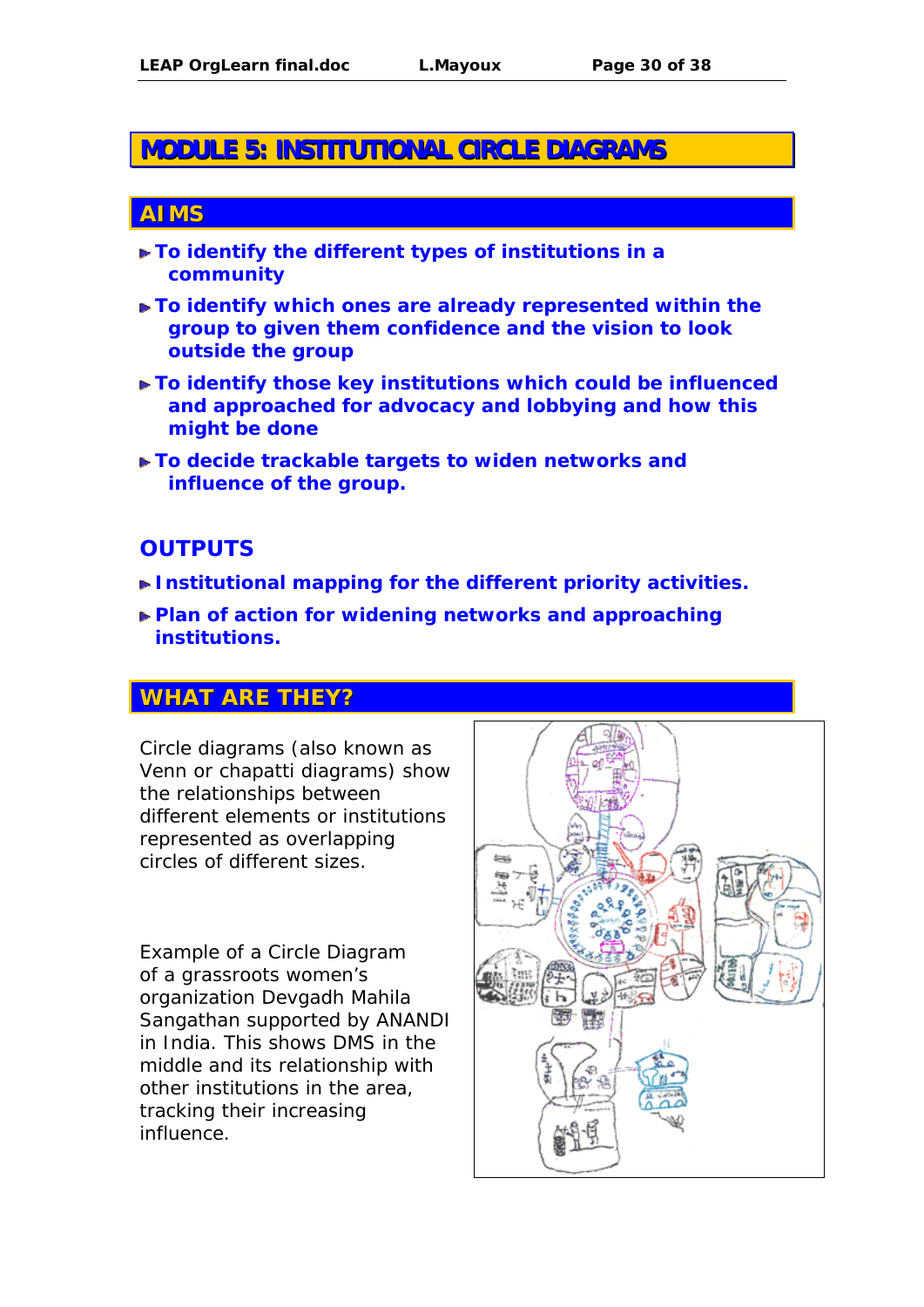# **TYPES OF CIRCLE DIAGRAM**

Circle diagrams may be of many different types including, but by no means only:

- *Institutional analysis:* Map the different institutions and/or social groups in a village eg community groups, religious groups and institutions, ethnic and other social groups and shows their relative importance, size of membership and degree of overlap.
- *Decision-making analysis:* Shows the different members of a household or group and the decisions made separately by each. Decisions made jointly are marked on overlaps.

# **HOW TO DO IT**

 $\triangledown$  Feedback from Homework leading into discussion of institutional challenges.

 $\triangledown$  Explain to participants the importance of widening the networks and influence of the group as wide as possible if they really want to change things affecting their lives.

 $\triangledown$  Explain the importance of pooling and sharing contacts and information.

 $\overline{5}$  The LEAP project cannot do everything for them with the limited staff and funds. So is is important to develop a proper action plan for the group.

- **STEP 1: Pairwise brainstorming:** In pairs women should list as many institutions as they can think of in the community or which affect their lives. Give examples eg Government institutions, ROSCAs, Market associations? Religious organizations? Other NGOs? The pair who come up with the most at the end of 10 minutes should be given a clap or some sort of prize.
- **STEP 2:** *Mapping the main institutions or actors.* Draw circles for each of the institutions.
- **STEP 3:** What are the *relationships between* these institutions? Do any of the overlap? Which are the largest? The most powerful? Those which are open? Those which are closed? Men-only? Women-only etc. Mark these with different sizes, colours, types of line etc.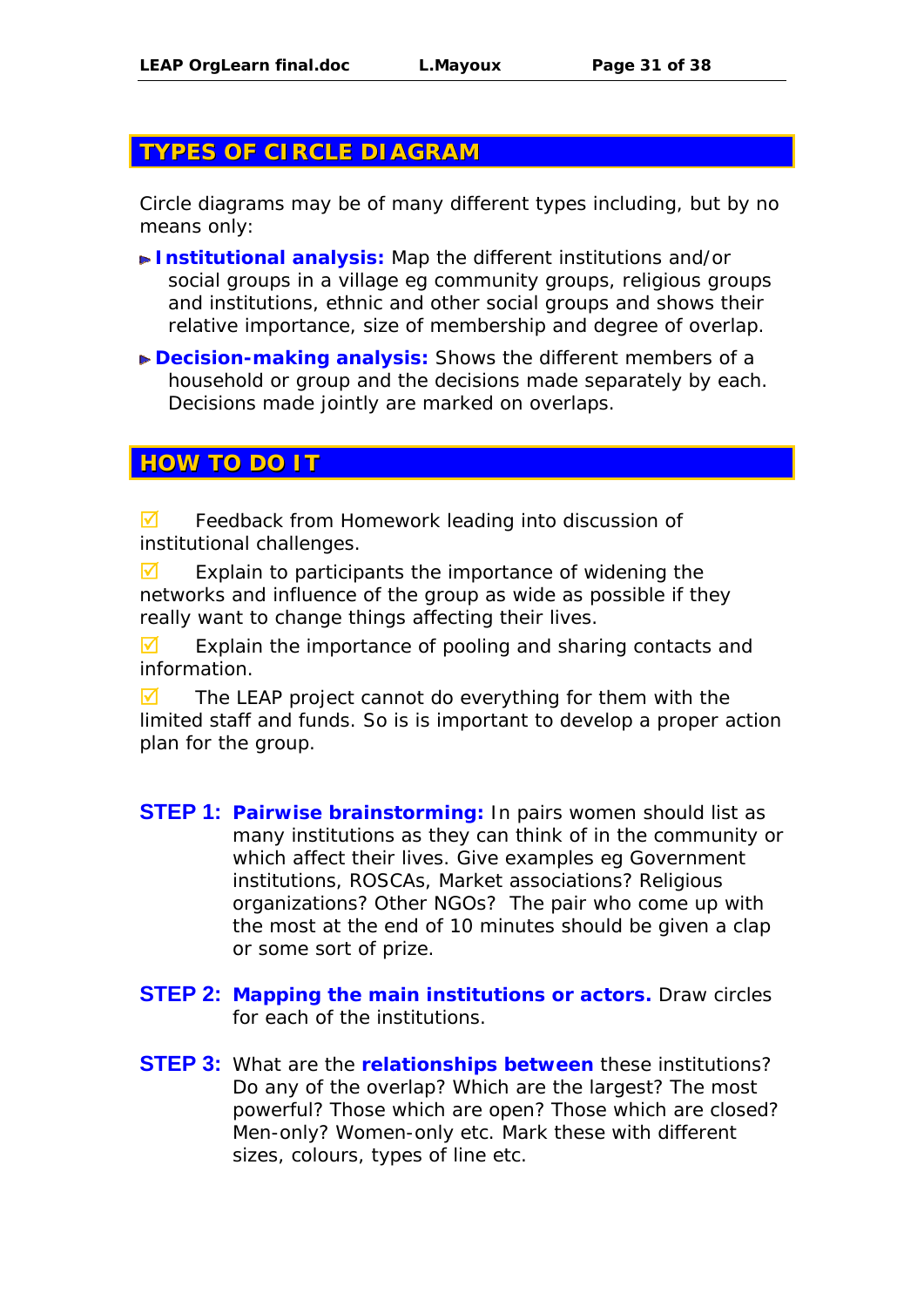- **STEP 4:** In which of these organizations are *women* represented where they could widen the networks and influence of the group? Mark the numbers of women in each.
- **STEP 5:** In which of these organizations do women *know people* to help them widen the networks and influence of the group? Mark the people in each.
- **STEP 6:** Which are the key *powerful institutions* where they are completely excluded but which affect their lives? Eg religious hierarchy? Local government? Are there any ways they think these institutions could be approached? Draw symbols to represent the actions which could be taken.
- **STEP 7:** What are the conclusions for an *action plan*? Summarise with some key action steps to broaden the networks and influence of the group.

#### **HOMEWORK**

 $\blacksquare$  To begin contacting networks and organizations identified.

# **FACILITATOR DOCUMENTATION**

The main point of the facilitator documentation from this Module is to obtain an overview map of the institutional context within which LEAP operates, the types of institutions in which women are members, whether any members have powerful contacts within the administration etc.

The key points to note are:

- $\overline{9}$  The different types of institutions in which women are involved and how many of the women.
- $\blacksquare$  Names of women with good contacts in powerful institutions.
- $\blacksquare$  Women's priorities for extending spheres of influence and the targets they set to track effectiveness over time.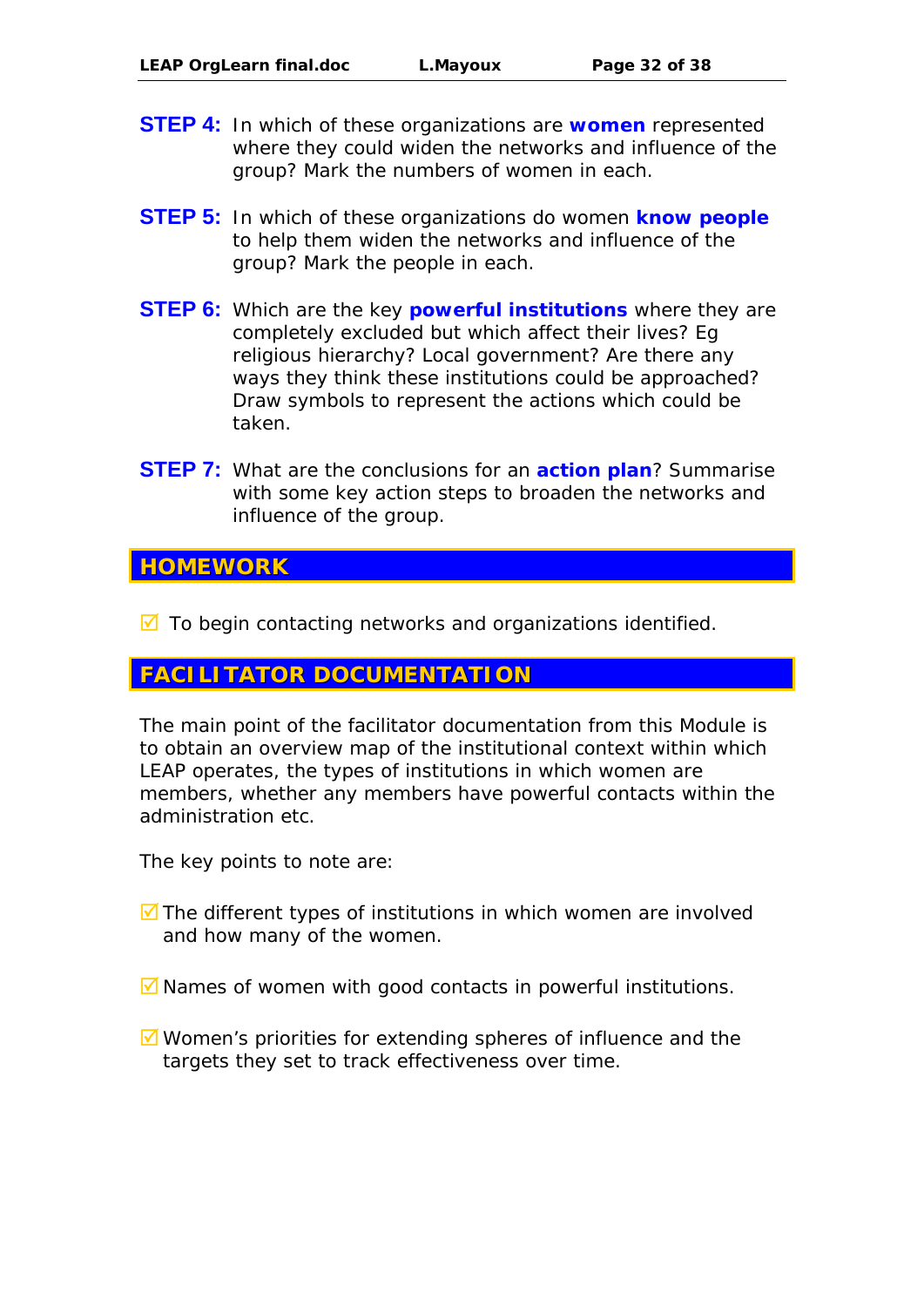# **MODULE 6: STRATEGIC ROAD JOURNEY**

- *To summarise conclusions of previous sessions*
- *To revisit first road journey and agree priority goals*
- *To identify realizable staged targets for the future*
- *To provide a basis for tracking progress over time*
- *To vote on logo and favourite songs*

### *OUTPUTS*

- *Strategic plan*
- *Logo and song*

#### **HOW TO DO IT**

By now all the women should be familiar with the different tools and also used to presenting and discussing in a participatory manner. In this final session therefore the facilitators should very much play a back seat role and listen to what the women have to say and watch the participatory process.

- **STEP 1:** One woman who has not yet spoken very much in the group should be asked to act as chair for the meeting. Another woman who has not yet been very vocal should be asked to be in charge of documentation in drawing form.
- **STEP 2:** In pairwise groups randomly allocated, the women should discuss the key things they have learned from the training, the three things they enjoyed most and three remaining questions they have. Everyone must identify these remaining questions and issues. They then report back on what their partners have said by drawing the remaining questions/issues on a Flipchart. The chair and recorder should give their views last.
- **STEP 3:** The women should then divide into the three groups corresponding to the three key issues identified for action. They should draw Road Journeys identifying concrete targets and actions which will be taken.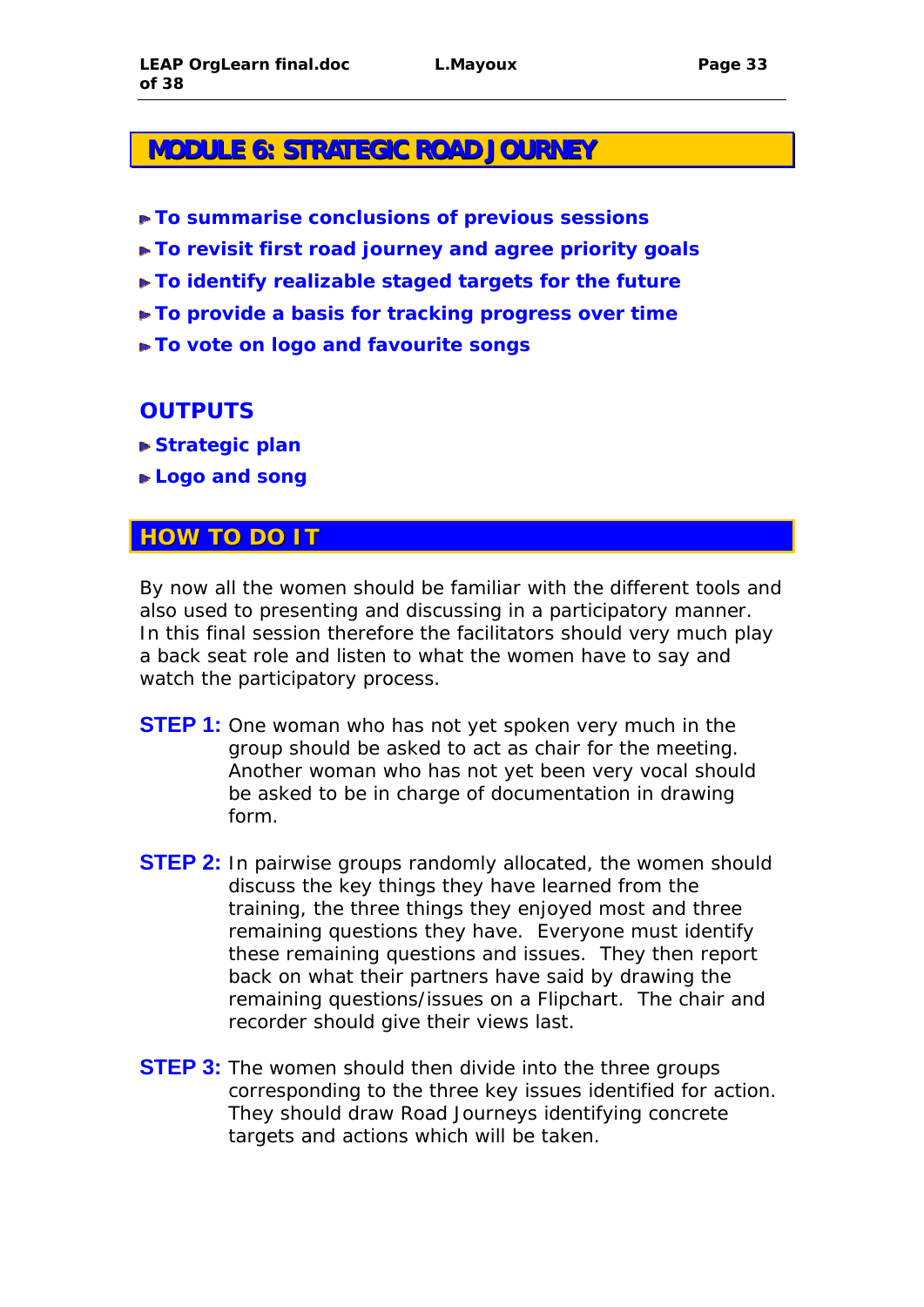- **STEP 4:** The LEAP facilitators should go round and make sure gender issues and inclusion issues are discussed and targets set, and that networks and institutions to influence are also identified.
- **STEP 5:** The Road Journey from the first meeting should be put up on the wall. A second Flip Chart should be put next to it with three roads and divided into four columns. The three Road journey should then be copied onto this master plan and discussed in plenary.
- **STEP 6:** The session should be chaired and recorded by the same women as in Step 1. A microphone must be passed around and the guidelines participation followed.
- **STEP 7:** Again the LEAP facilitators should go round and make sure gender issues and inclusion issues are discussed and targets set, and that networks and institutions to influence are also identified.
- **STEP 8:** Evaluation forms for each Training Module using smiley/sad face symbols should be passed around and filled in confidentially.
- **STEP 9:** The women should then vote on the logo and song and finish with the song they choose.
- **STEP 10:** Any certificates should be distributed as the women sing the song.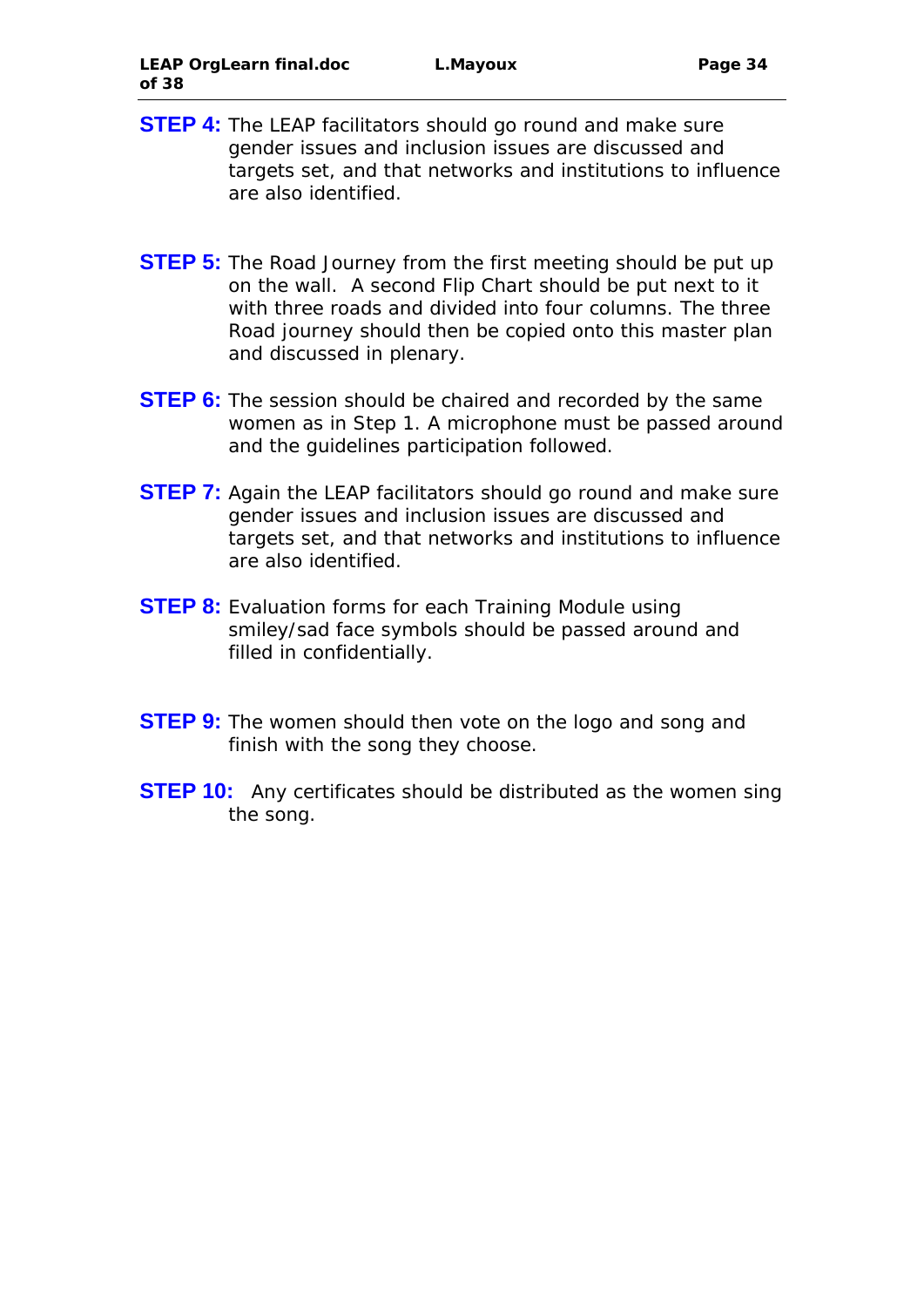

The training process will also provide information for monitoring the LEAP program. However only information which will be used should be recorded, and the use should be clear before spending time recording. Also the confidentiality of information must be respected, as must the right of women to withhold information they do not want to give. It is however hoped that women will willingly give the information which is useful for improving the program, including demonstrating its effectiveness to funders to secure further funds in future.

The information database will be progressively built-up as follows:

**STEP 1:** All participants in the training must be registered as members of the groups, with *names and address* using their chosen *symbol* at the first meeting. This information should be entered into a database compatible with the existing Information System. This will enable tracking of numbers of women and attendance at the training and give an indication of satisfaction with the training and a benchmark against which to judge the evaluation of the training. at this meeting the following information should also be noted for each member: whether or not they are PASED client, whether or not they were previous in the involved in the Women's Centres. Those members who are obviously likely to be dominant and those who are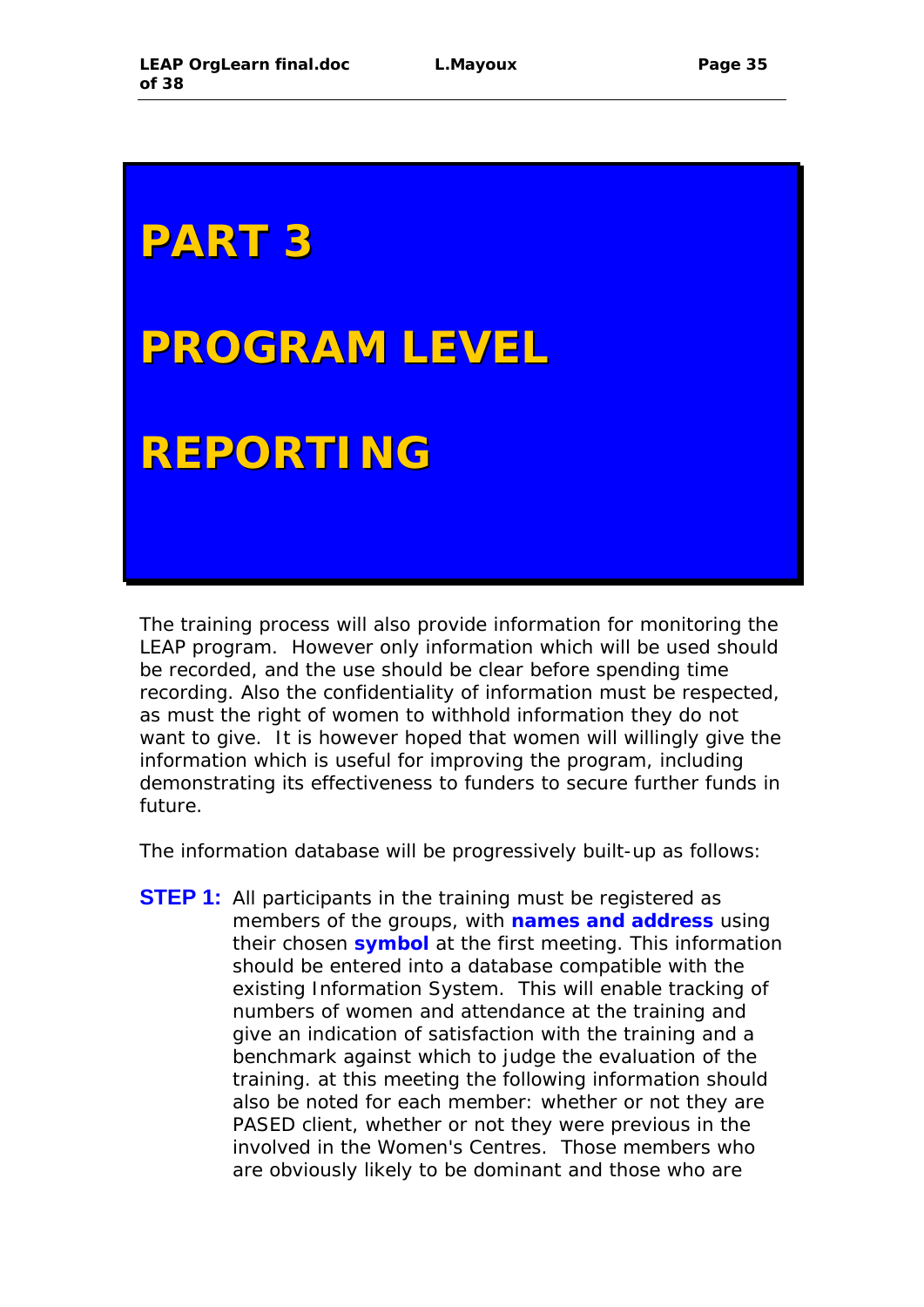less articulate should also be marked to assess progress over the period of the training.

- **STEP 2:** In module 2 self reporting of *poverty and vulnerability* status is obtained by member and should also be entered into the database. This should include information on income, literacy, health/disability and gender-related vulnerability and ethnic group.
- **STEP 3:** The *criteria and targets identified* for poverty targeting, increasing participation and developing networks and institutions should also be marked on a database for the group, together with digital photographs of the diagrams.
- **STEP 4:** At the *end of the first year*, the poverty statistics and achievement of targets will be assessed at one of the follow-up group meetings. This will feed into the discussion at the Annual fair.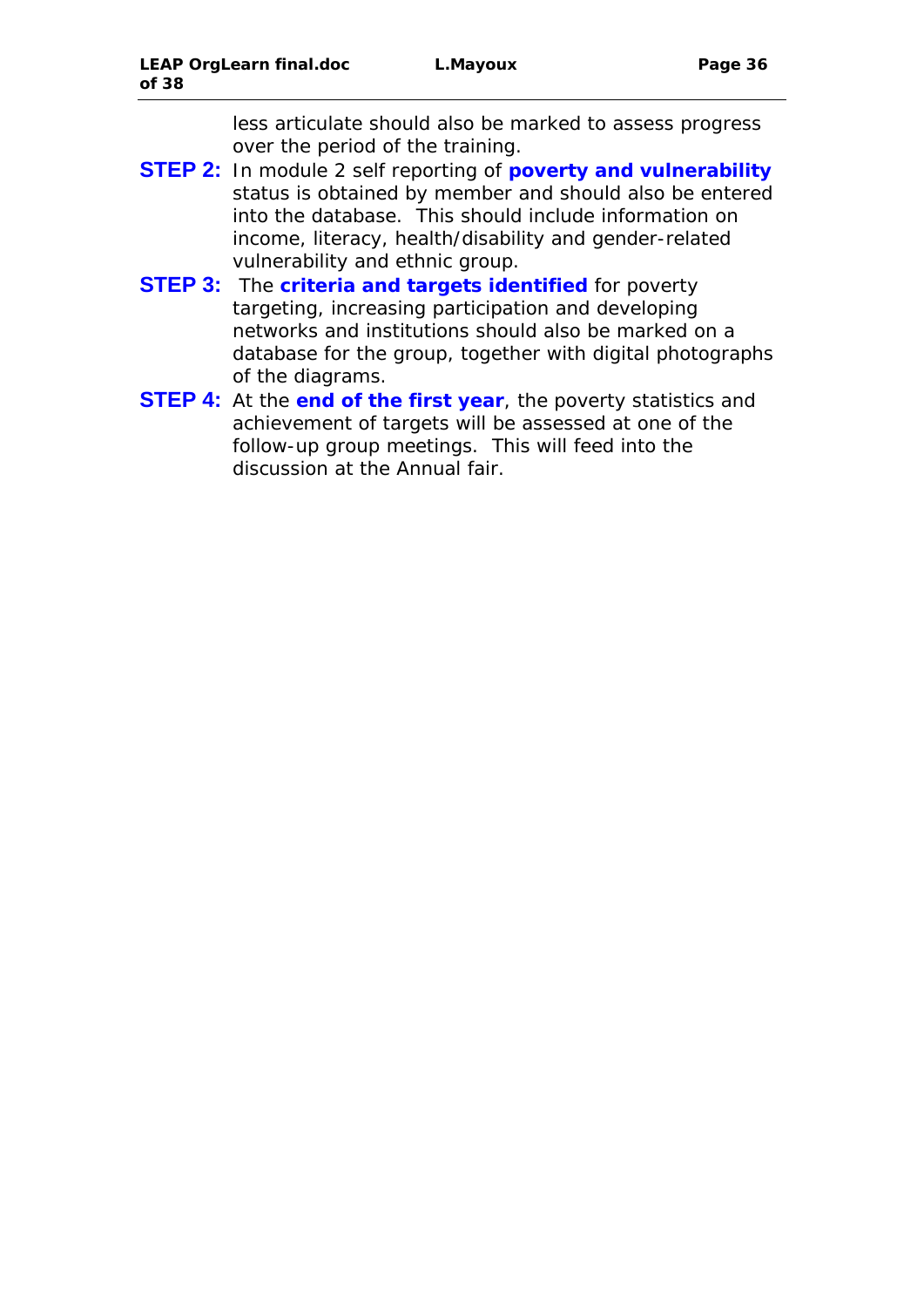# **INDIVIDUAL INFORMATION FOR DATABASE**

Name Address

#### *Social inclusion monitoring*:

Age: Marital status: never married, widowed, divorced/separated, married Health/disability status: Literacy level: Ethnic/place of origin:

#### *Economic inclusion monitoring*<sup>2</sup> :

Broad assessment of income to which the woman has access and whether or not this would place her in the extremely poor, poor or better-off categories as locally defined. This would be based on selfassessment, and later cross checked through the loan application process and/or the planned financial management training.

Housing: as main assessment of assets.

GENERAL FACILITATOR CONCLUSION about poverty status .

Experience and previous involvement with PASED?

Loan client?

Involved with earlier Women's Centres?

**GROUP INFORMATION FOR DATABASE**

*Name, location* 

-

*Number of members* 

**Poverty status of members** (numbers and %) according to:

 $2$  These will inevitably be only rough estimations to be checked through use of inclusion diamond and income/expenditure trees later on. Collecting some data at this stage will enable an assessment of how accurate the different methods of collecting this information are likely to be and the particular activities or backgrounds for which information is likely to be problematic.